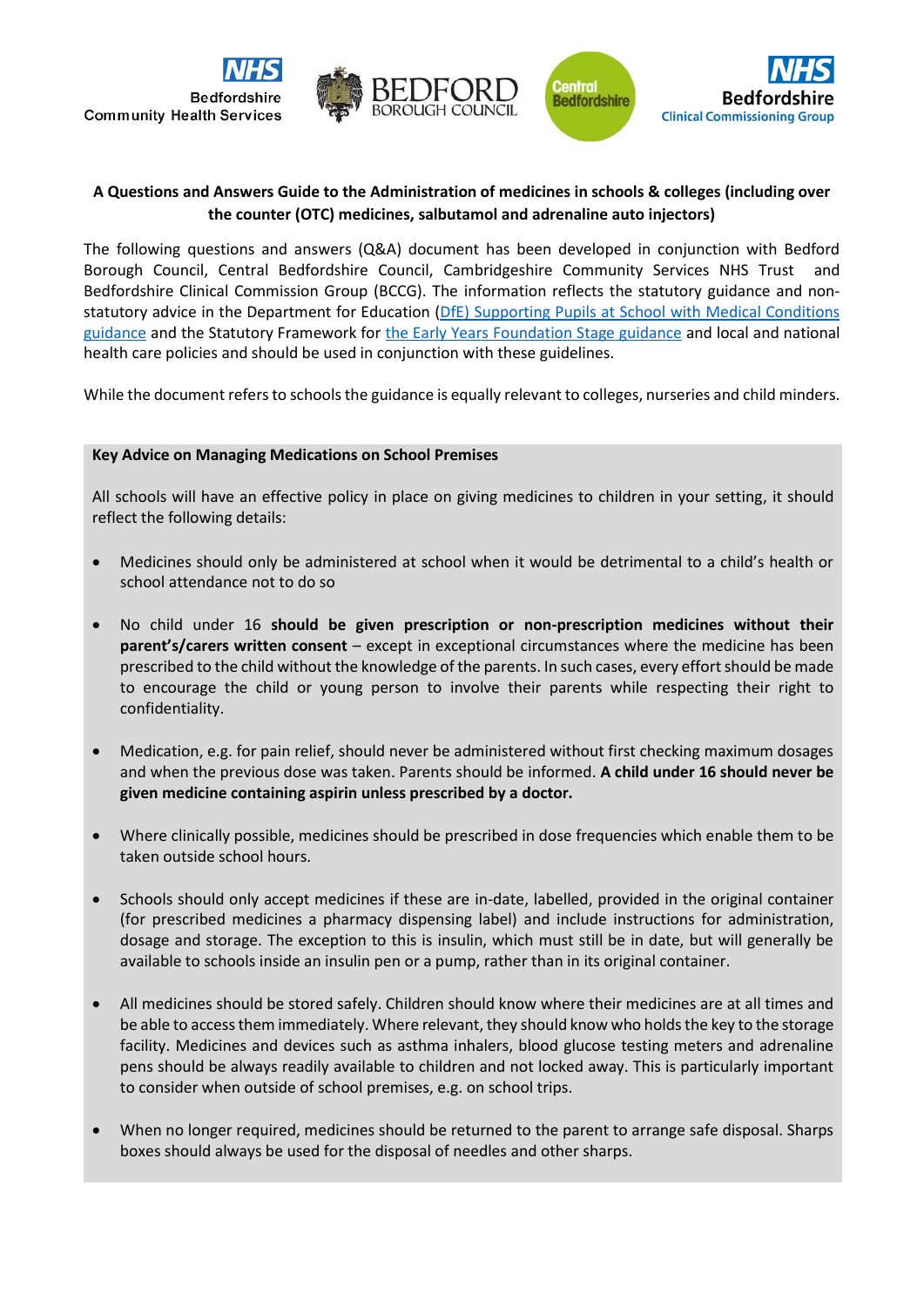## **1. What is a prescription and non-prescription (OTC) medication?**

A **prescription medicine**, also known as prescription-only-medicines (POM) is a pharmaceutical drug that legally requires a medical prescription to be dispensed and supplied to a patient.

A **non-prescription medicines**, also known as an over-the-counter (OTC) medicine, are medications that can be obtained without a prescription and can be purchased either under the supervision of a pharmacist (P medicines) or on general sale through retailers such as garages and supermarkets (GSL medications). Medications are classified as OTC (P or GSL), based on their safety profiles and to enable access to those medicines without recourse to a GP.

## **2. Does a GP need to prescribe a non-prescription (OTC) medicine in order for a school/nursery/child minder to give it?**

Non-prescription (over the counter) medicines do not need to have been prescribed or authorised by a GP or other prescriber to be administered by a school, nursery or childminder.

The [DfE Supporting Pupils at School with Medical Conditions guidance](https://assets.publishing.service.gov.uk/government/uploads/system/uploads/attachment_data/file/638267/supporting-pupils-at-school-with-medical-conditions.pdf) states that Schools should set out circumstances in which non-prescription medicines should be administered.

When agreeing to administer a non-prescription medicine schools should be reassured that they are not making the clinical decision that the medication is appropriate for the child's health condition. This responsibility remains with the parent and/or carer following their written consent. No child under 16 should be given non-prescription medicines without their parent's and/or carers written consent.

Non-prescription medicines can come in various forms including tablets, capsules, liquids, eye drops, creams, ointments and nasal sprays.

## **3. Why are GPs being asked not to Prescribe Medications OTC Medications for administration at school?**

In March 2018 NHS England published guidance for Clinical Commissioning Groups (CCGs) to free up to almost £100 million for frontline care each year by curbing prescriptions for 'over the counter' medicines which can be purchased from community pharmacies, shops and supermarkets.

The new over the counter medicines guidance will curb the routine prescribing of products that are for a self-limiting condition, which does not require any medical advice or treatment as it will clear up on its own, such as sore throats, coughs and colds. Condition that are suitable for self-care, which can be treated with items that can easily be purchased over the counter from a pharmacy, such as indigestion, mouth ulcers and warts and verrucae.

The [British Medical Association](https://www.bma.org.uk/advice/employment/gp-practices/quality-first/manage-inappropriate-workload/prescribing-non-prescription-medication) also considers it to be an inappropriate use of NHS resources to take up a GP appointment to obtain a non-prescription/OTC medicines to satisfy the request of a school or nursery.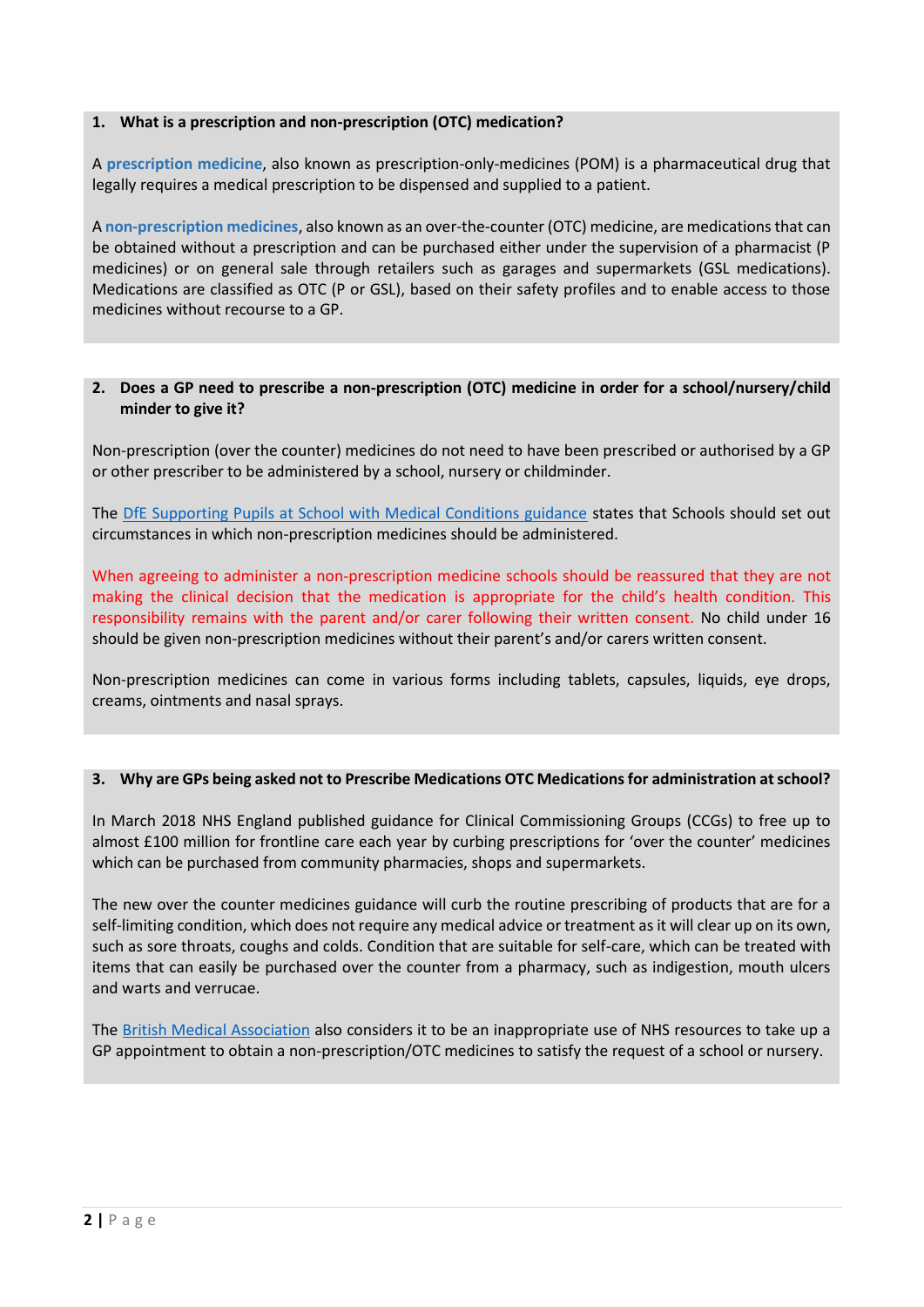## **4. What is the best way to avoid the administration of medicines in schools?**

**Where clinically possible, medicines should be prescribed in dose frequencies which enable them to be taken outside school hours.** Ideally once or twice daily medications should be purchased or prescribed for children to avoid the need for dosages to be given during school hours. A table in appendix A gives a list of non-prescription medicines that could be given as alternatives to non-prescription medications that schools are commonly asked to administer.

Antibiotics should not routinely be given in school. Three times a day antibiotics such as amoxicillin can be given in the morning before school/setting, immediately after school (provided this is possible) and at bedtime.

## **5. What consent is required for a school to administer a prescription only or non-prescription medicines to a child?**

No child under 16 should be given prescription or non-prescription medicines without their parents/carers written consent.

Staff should obtain written parental/carer consent for each medicine that is to be administered in school. A parental/carer consent to administer non-prescription medication form and a prescription medication form can be found respectively in appendix C and D of this document. A separate form is required for each medication.

The consent form should document that the child has been administered the medication in the past without any adverse effect.

### **6. What should schools do before agreeing to administer or accepting prescription only medicines?**

Prescription medicines (POMs) must not be administered to a child unless they have been prescribed by 'Appropriate Practitioner', which includes a doctor, dentist, nurse or pharmacist.

Before administering a prescription medicine, schools should ensure that parents have completed the parenteral/carer consent form and check that the instructions on the medicine are in line with what is being requested on the consent form.

All prescribed medicines (with the exception of insulin) must be in the original container as dispensed by the pharmacy. It must include the:

- Childs name
- Name of the medicine
- Dose and the frequency of administration,
- Expiry date and
- Date of dispensing included on the pharmacy label.

Expiry dates should be checked before administering or applying medicines. Information on expiry dates for medications can be found in appendix D.

If in doubt about any procedure, staff should not accept the medicine or agree to administer the medication.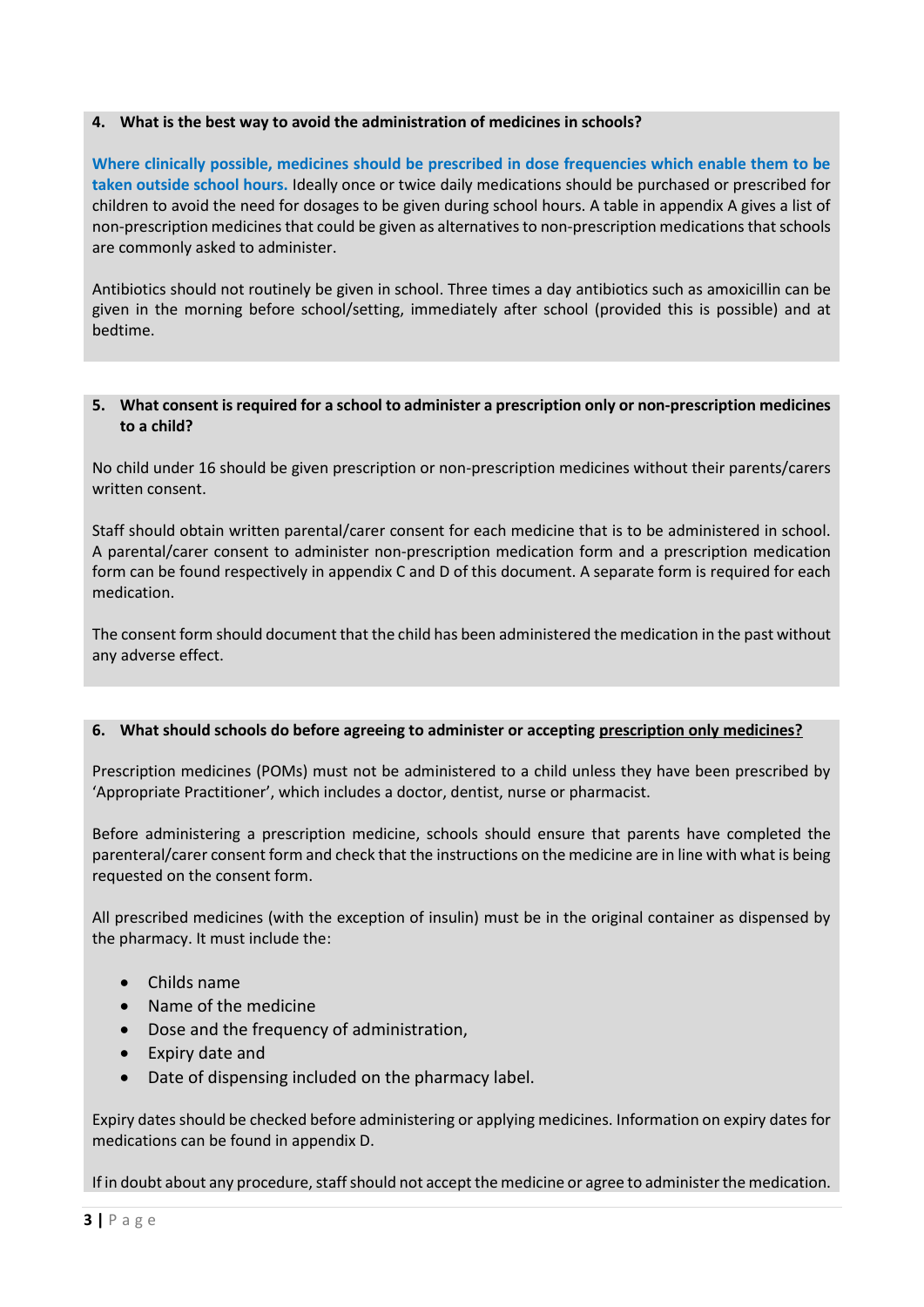

**7. What should a school do if any of the directions on a prescription only medication are different to those on the consent form?**

**No medicines should be administered if instructions on the consent form are different to the instruction on the medicine.** This would include:

- where the dose or frequency of the medication requested on the consent form is different to the guidance on the box or bottle.
- the timings of medication administration on the consent form are different to the timings on the bottle.

If in doubt about any procedure, staff should not administer the medicine but check with the parents or contact a healthcare professional before taking further action.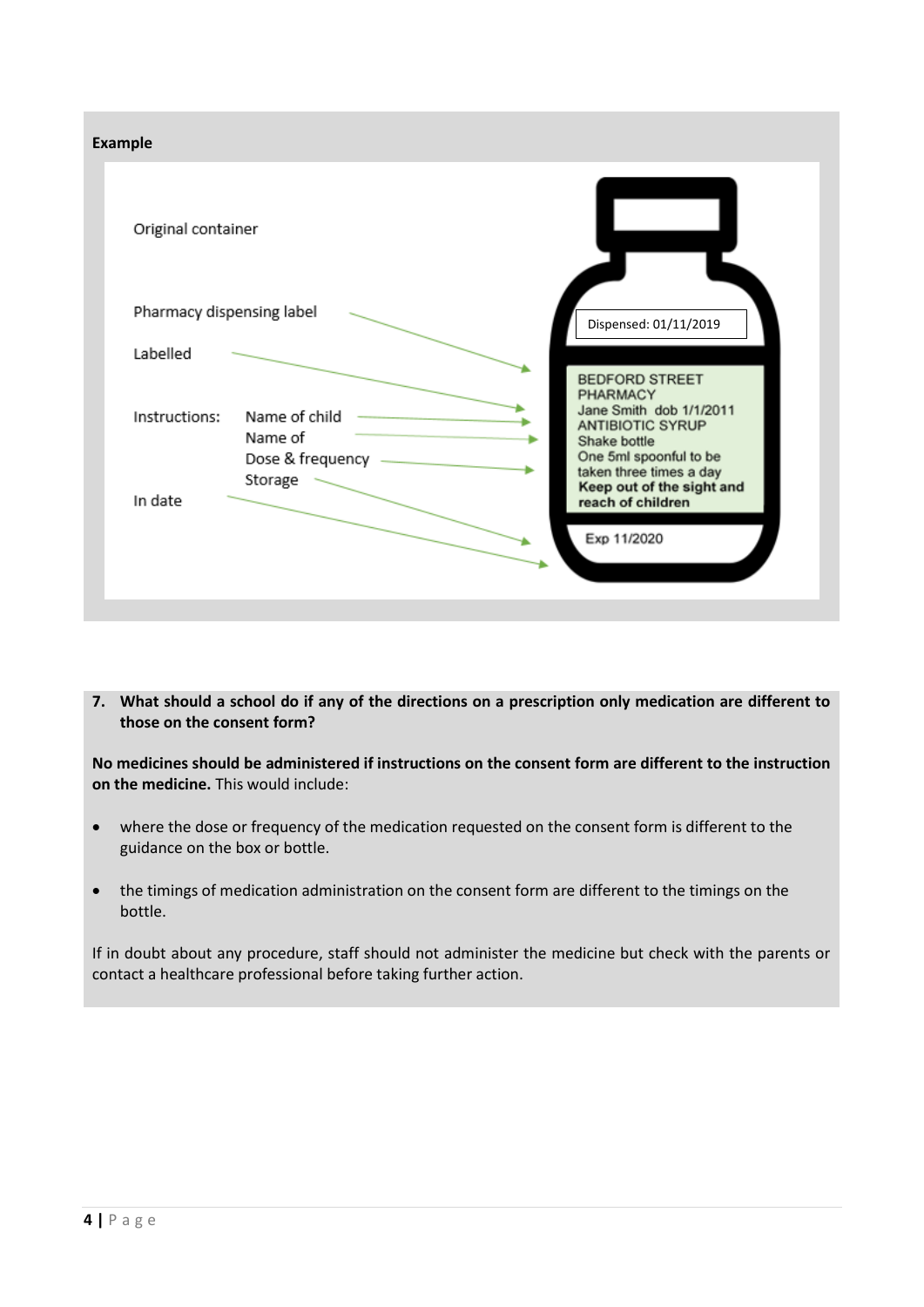## **8. What should schools do before agreeing to administer or accept non-prescription (OTC) medicines?**

Before administering a non-prescription/OTC medicine, schools should ensure that parents have completed the parenteral/carer consent form and check that the instructions on the medicine are in line with what is being requested (e.g. dose and frequency on the consent matches the guidance on the box for the child's age).

Expiry dates should be checked before administering or applying medicines. . Information on expiry dates for medications can be found in appendix B.

All OTC medication must be in the original container and contain the following:

- Dose and frequency information (appropriate to the child's age)
- Expiry date
- Child's name is written on the OTC medicine container



**9. What should a school do if a parent/guardian request a non-prescription medication to be administer those on the consent form?**

**No medicines should be administered if instructions on the consent form for OTC medicines are different to the instruction on the medicine.** This would include:

- where the dose or frequency of the medication requested on the consent form is different to the guidance on the box or bottle.
- the dose requested for the child is higher than the recommended dosage for their age on the box or bottle.

If in doubt about any procedure, staff should not administer the medicine but check with the parents or healthcare professional before taking further action.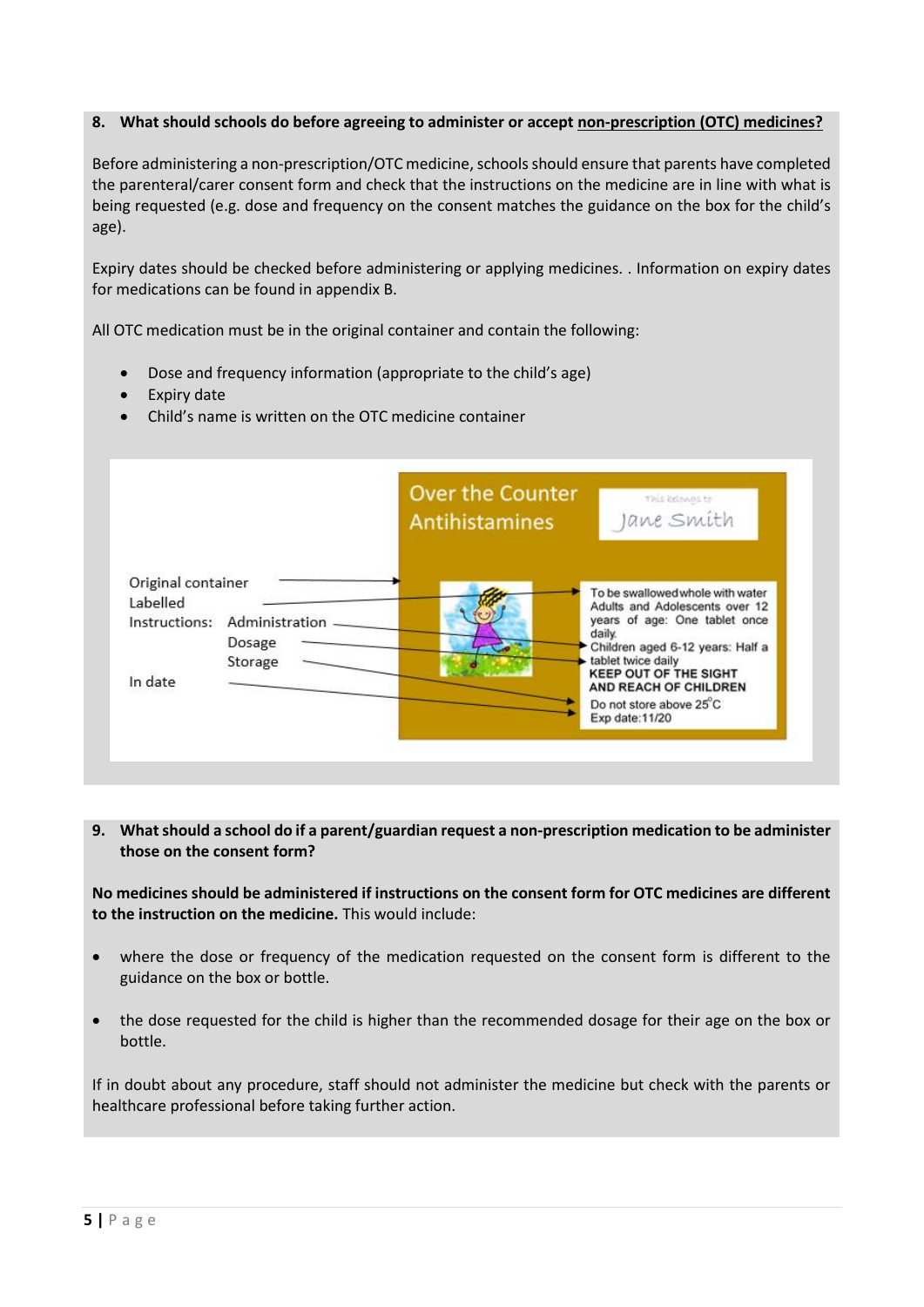### **10. Should a school keep a written record of medications administered?**

Schools and nurseries must keep a written record each time a medicine is administered to a child stating what, how and how much was administered, when and by whom. Any side effects to the medication to be administered at school should be documented in school. A record of medicines administered to an individual child can be found in appendix E.

Parents/carers should be informed as soon as is reasonably practicable that a medicine has been administered. If a child spits out or refuses the dose, the school should record this and contact the parent/carer to advise them as soon as possible.

Records offer protection to staff and children and provide evidence that agreed procedures have been followed

## **11. What is the Childs role in Managing their Own Medicine?**

The DfE Supporting Pupils at School with Medical Conditions guidance state that, '*after discussion with parents, children who are competent should be encouraged to take responsibility for managing their own medicines and procedures. This should be reflected within individual healthcare plans.'*

The statutory guidance does not prohibit children from carrying their own medication at school, *'Where ever possible, children should be allowed to carry their own medicine and relevant devices or should be able to access their medicines for self-medication quickly and easily'.* A risk assessment may be required for children who are carrying their own medication.

Children who can take or apply their medicines themselves or manage procedures may require an appropriate level of supervision. If it is not appropriate for a child to self-manage, relevant staff should help to administer medicines and manage procedures for them. This includes oral medicines, ear and eye drops and injectable medicines. The National Union of Teachers (NUT) advises that application of topical medications, such as sunscreens, should be by self-administration, with appropriate supervisions if required due to the potential for allegations of abuse. A consent form should still be completed by a parent/carer where it has been agreed that a child should carry and/or administer their own medication.

If a child refuses to take medicine or carry out a necessary procedure, staff should not force them to do so, but follow the procedure agreed in the individual healthcare plan. Parents/carers should be informed so that alternative options can be considered.

### **12. What are the storage requirements for medicines and devices in schools?**

All medicines should be stored safely.

**Non-emergency medications** should be stored in a locked cupboard, preferably in a cool place. It is not a legal requirement to store medicines in a locked cupboard as long as they are secured in a in a safe location known to the child and relevant staff. Possible locations could include a medical room, school office or head's teacher's office.

Where it has been agreed that a child is competent to manage and carry their own medicines and relevant devices, they should be kept securely on their person or in a lockable facility.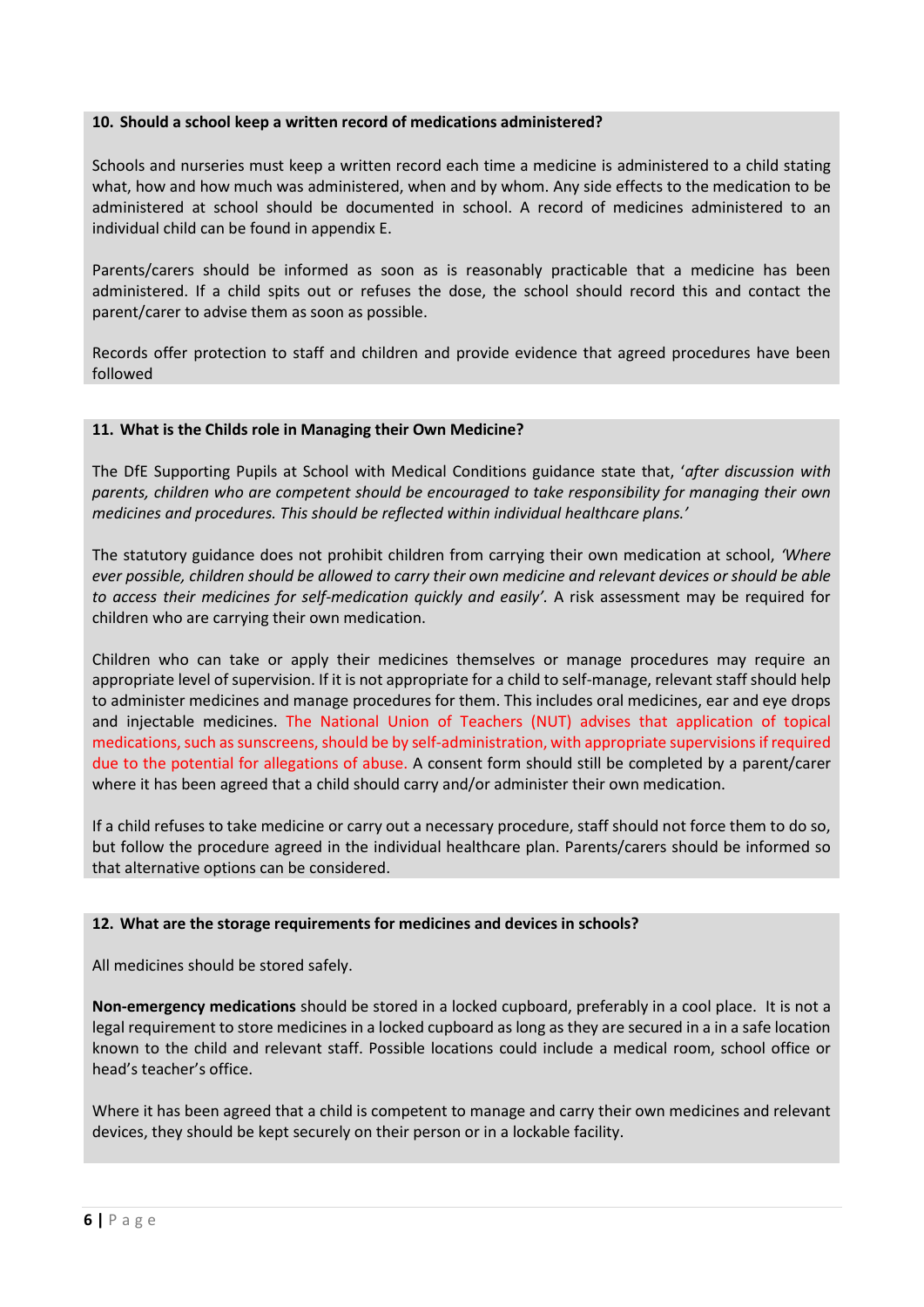Medications requiring refrigeration should be stored in, an appropriate refrigerator with restricted access in a closed, clearly labelled plastic container. The temperature should be monitored daily (2-8°C).

Children should know where their medicines are at all times and be able to access them immediately. Where relevant, they should know who holds the key to the storage facility.

**Emergency medicines and devices,** such as asthma inhalers, blood glucose testing meters and adrenaline pens should always be readily available to children and not locked away. It is important that the safe location is known to the child and relevant examples may include the classroom, medical room, school office or on the child themselves. This will be dependent on the school size geography and the child's age and maturity. This is particularly important to consider when outside of school premises, e.g. on school trips.

Where it has been agreed that a child is competent to manage and carry their own medicines and relevant devices, they should be kept securely on their person (e.g. in their school bag).

**Controlled-drugs** where administer by schools should be stored in a locked non-portable container and only named staff should have access. Controlled drugs should be easily accessible in an emergency.

In addition to standard written records, a record should be kept for audit and safety purposes of any doses used and the amount of the controlled drug held.

| Type of<br><b>Medication</b>                        | <b>Examples</b>                                                                                                                                              | <b>Storage</b>                                                                                                                                                             | <b>Notes</b>                                                                                                                                                                                                                                                                                                                                  |
|-----------------------------------------------------|--------------------------------------------------------------------------------------------------------------------------------------------------------------|----------------------------------------------------------------------------------------------------------------------------------------------------------------------------|-----------------------------------------------------------------------------------------------------------------------------------------------------------------------------------------------------------------------------------------------------------------------------------------------------------------------------------------------|
| Non-emergency<br>medicines                          | Prescribed medicines<br><b>OTC Medicines</b>                                                                                                                 | A locked cupboard (not a<br>legal requirement, but good<br>practice).<br>Can be carried by a child if<br>competent to do so (e.g.<br>secondary school).                    | Possible locations include the<br>classroom, medical room,<br>school/setting office or head's<br>office.                                                                                                                                                                                                                                      |
| <b>Emergency</b><br><b>Medicines</b>                | Rectal Diazepam<br>Adrenaline (Epipen)<br>Glucose (Hypostop)<br>Asthma Inhalers                                                                              | Not locked away, secure<br>location.<br>Preferably carried by child if<br>competent to do so (e.g.<br>kept in school bag)                                                  | This location will be different in<br>every school/setting; according to<br>where the pupil normally has<br>lessons/ spends most of their day,<br>the size and geography of the<br>school and the pupil/child's age<br>and maturity. Possible locations<br>include the classroom, medical<br>room, school/setting office or<br>head's office. |
| Refrigerated<br><b>Medications</b><br>(Store 2-8 C) | Antibiotics (e.g.<br>flucloxacillin liquid)                                                                                                                  | Items requiring refrigeration<br>may be kept in a clearly<br>labelled closed container in<br>a standard refrigerator and<br>the temperature monitored<br>each working day. | All storage facilities should be in an<br>area which cannot be accessed by<br>children.<br>Insulin pens may be kept out of the<br>fridge for up to 28 days once<br>opened.                                                                                                                                                                    |
| <b>Controlled</b><br>Drugs (CDs)                    | <b>Buccal Midazolam [CD2]</b><br>Dexamfetamine [CD2]<br>Lisdexamfetamine [CD2]<br>Methylphenidate [CD2]<br>Morphine [CD2]<br>Tramadol [CD3]<br>Codeine [CD5] | Securely stored in a non-<br>portable container and only<br>named staff should have<br>access.                                                                             | Schools should keep a record of<br>doses used and the amount of<br>controlled drug held.                                                                                                                                                                                                                                                      |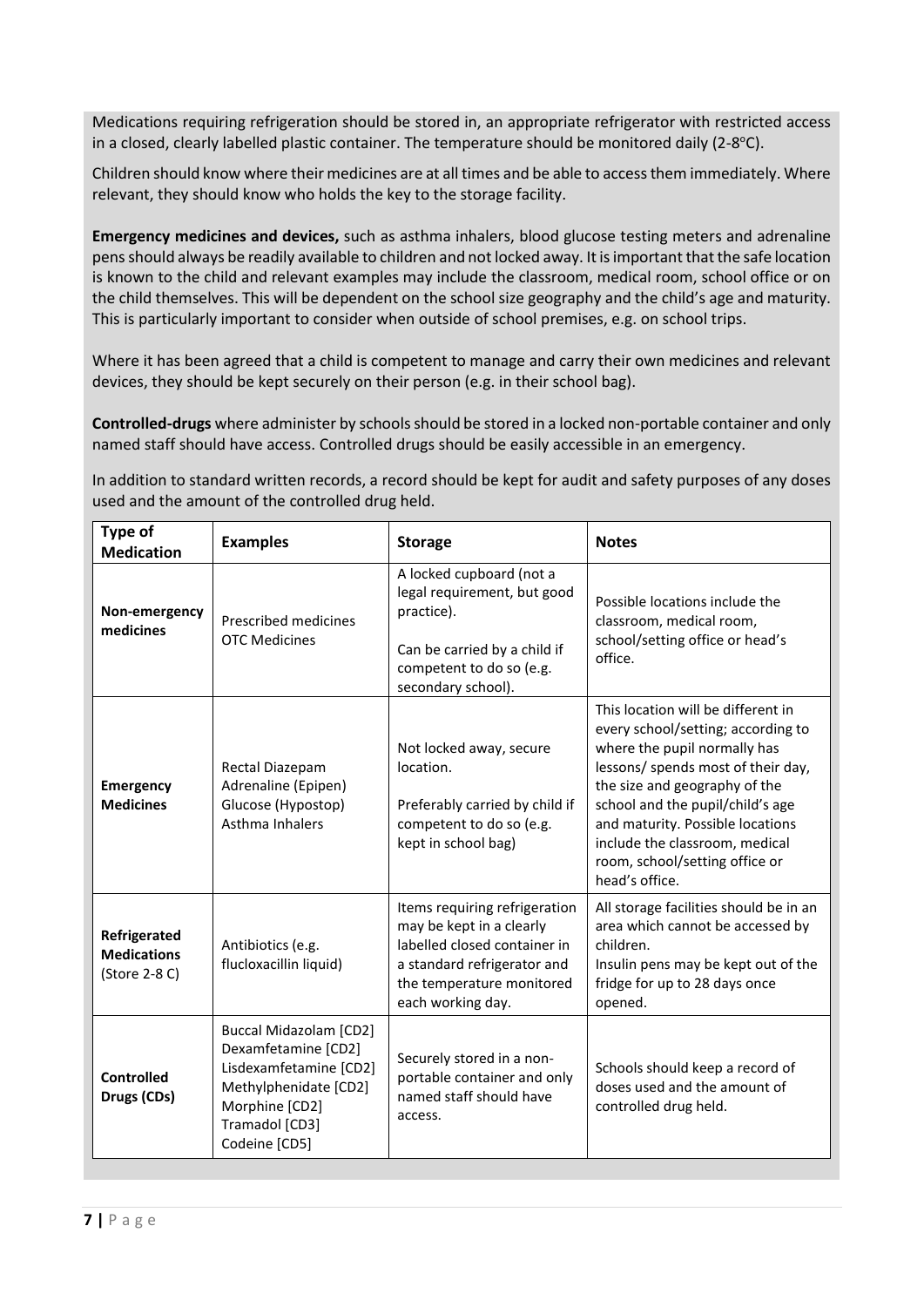## **13. What staff training and support is required?**

The school's policy should set out clearly how staff will be supported in carrying out their role to support pupils with medical conditions, and how this will be reviewed. This should specify how training needs are assessed, and how and by whom training will be commissioned and provided.

The school's policy should be clear that any member of school staff providing support to a pupil with medical needs should have received suitable training. Training may be provided by local healthcare professionals, such as school nurses. It is good practice to keep a record of all training undertaken.

Schools should ensure that all children have access full access to education but they must consider that the administration of medicines in schools or nurseries is entirely voluntary and not a contractual duty unless expressly stipulated within an individual's job description.

### **14. How should prescription and non-prescription paracetamol and ibuprofen be managed?**

In children paracetamol and ibuprofen are usually used for the treatment of mild-to-moderate acute pain and are usually for short term use. Paracetamol is usually given every 6 hours and ibuprofen every 8 hours, so for the majority of children they can be administered before and after school.

When administered in the school settings there should be a clear reason why the medication is required and the duration that the medication is likely to be required for documented in the consent form. The consent form should document that the child has been administered the medication without adverse effect in the past. For non-prescription (OTC) medicines the dose on the consent form should not exceed the age appropriate dosing on the product packaging. If in doubt about any procedure, staff should not accept the medicine or agree to administer the medication. Administering either a prescription or non-prescription (OTC) medicines is at the discretion of each school.

Schools should use their discretion around the duration of treatment and may challenge if they have concerns around the continuing need for pain relief, where there are concerns contact the Bedfordshire Community Health Services Nursing team. Administering either a prescription or non-prescription (OTC) medicines is at the discretion of each school.

NICE guidance on mild-to-moderate pain for children under 16 years states that for the majority of children paracetamol or ibuprofen should be administered alone, and that both are a suitable first line choice for mild-to-moderate pain. In certain circumstances where a child has not responded sufficiently to appropriate doses of either drug alone, it may be appropriate to consider alternating paracetamol and ibuprofen for example, administering the second drug 2-3 hours after the first drug.

Before administering paracetamol or ibuprofen schools should confirm the maximum dosage and when the medication was last administered. For non-prescription (OTC) medicines age appropriate dosing and maximum dosage can be found on the product packaging.

A child under 16 years should never be given medicine containing aspirin unless prescribed by a doctor. Codeine is only advised for the relief of acute moderate pain in children older than 12 years old if pain cannot be relieved by other analgesics such as paracetamol or ibuprofen. Schools should only administer codeine tablets or codeine linctus if it has been prescribed by a doctor. Children should not be administered ibuprofen for Chicken Pox.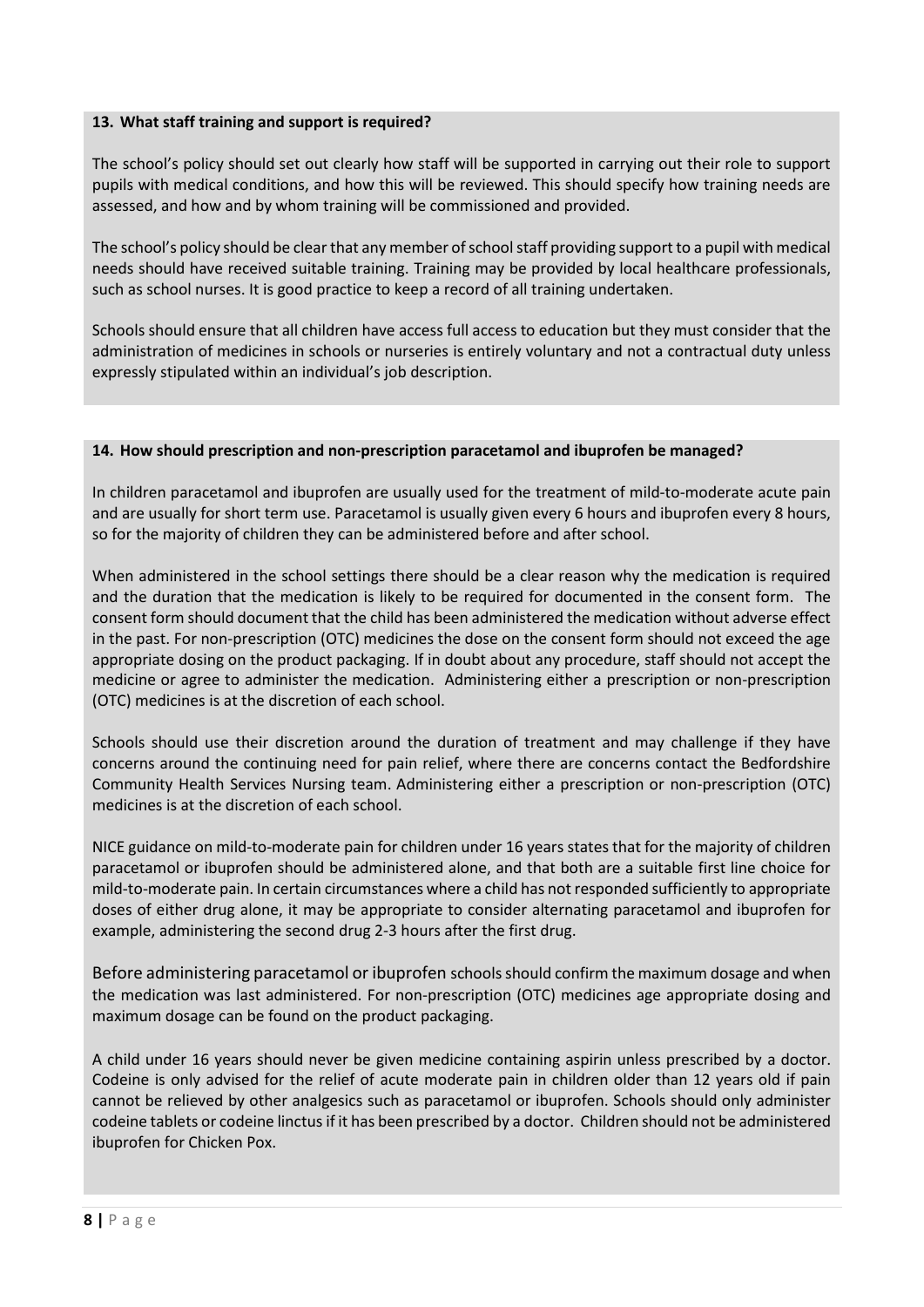### **15. Can Sunscreens be prescribed for Schools?**

The prescribing of sunscreens is restricted on a FP10 prescription unless they are approved by the Advisory Committee on Borderline Substances (ACBS) for the following indications: Genetic disorders, photodermatoses, and vitiligo from radiotherapy and chronic or recurrent herpes simplex labialis.

The NUT health and safety briefing on sun safety advises that schools should develop a Sun Safety Policy. The policy should recognise that teachers cannot be required to apply sunscreen to pupils and advises teachers not to apply sunscreen to pupils due to the potential for allegations of abuse and, in particular, the time it would take to apply sunscreen to a class of pupils prior to break time or lunchtime.

Advice for schools on developing a policy and approach to sun safety in school. Cancer Research UK – Sun Protection Guidelines for: Nurseries and Pre-schools (PDF); Primary Schools (PDF) and Secondary Schools (PDF).

## **16. Asthma inhalers (and spacers) in Schools**

Schools may purchase salbutamol inhalers and spacer devices for use in schools in the event of an emergency.

Schools that choose to keep emergency inhalers and spacers should establish a protocol for their use. Schools should consider including a cross-reference to the asthma protocol in their policy on supporting pupils with medical conditions. This is in line with guidelines for Bedfordshire Asthma Friendly Schools which highlights the need for all schools to keep a register of all children with Asthma inhalers, an up to date policy –self audited on a regular basis, careplans (which will be completed by the GP or practice nurse), Asthma leads (2 per school) and annual update training (delivered by the 5-19 team). Further information and support can be obtained from your local 5-19 team (contactable on ccs.beds.childrens.spa@nhs.net).

The emergency salbutamol inhaler should only be used by children, for whom written parental consent for use of the emergency inhaler has been given, who have either been diagnosed with asthma and prescribed an inhaler, or who have been prescribed an inhaler as reliever medication. The inhaler can also be used if the pupil's prescribed inhaler is not available (for example, because it is broken or empty).

Salbutamol is still classified as a prescription only medicine; legislation changes only affects the way the medicine can be obtained and not the class of medicine.

For more information, see the Department of Health Guidance on the use of emergency salbutamol inhalers [in schools,](https://www.gov.uk/government/publications/emergency-asthma-inhalers-for-use-in-schools) March 2015 and the Royal Pharmaceutical Society document on [Supplying salbutamol inhalers](https://www.rpharms.com/resources/quick-reference-guides/supply-of-salbutamol-inhalers-to-schools)  [to schools: A quick reference guide.](https://www.rpharms.com/resources/quick-reference-guides/supply-of-salbutamol-inhalers-to-schools)

## **17. Adrenaline auto-injectors (AAIs) in Schools**

Children and young people diagnosed with allergy to foods or insect stings are frequently prescribed AAI devices, to use in case of anaphylaxis. AAIs (current brands available in the UK are EpiPen®, Emerade®, Jext®) contain a single fixed dose of adrenaline, which can be administered by non-healthcare professionals such as family members, teachers and first-aid responders.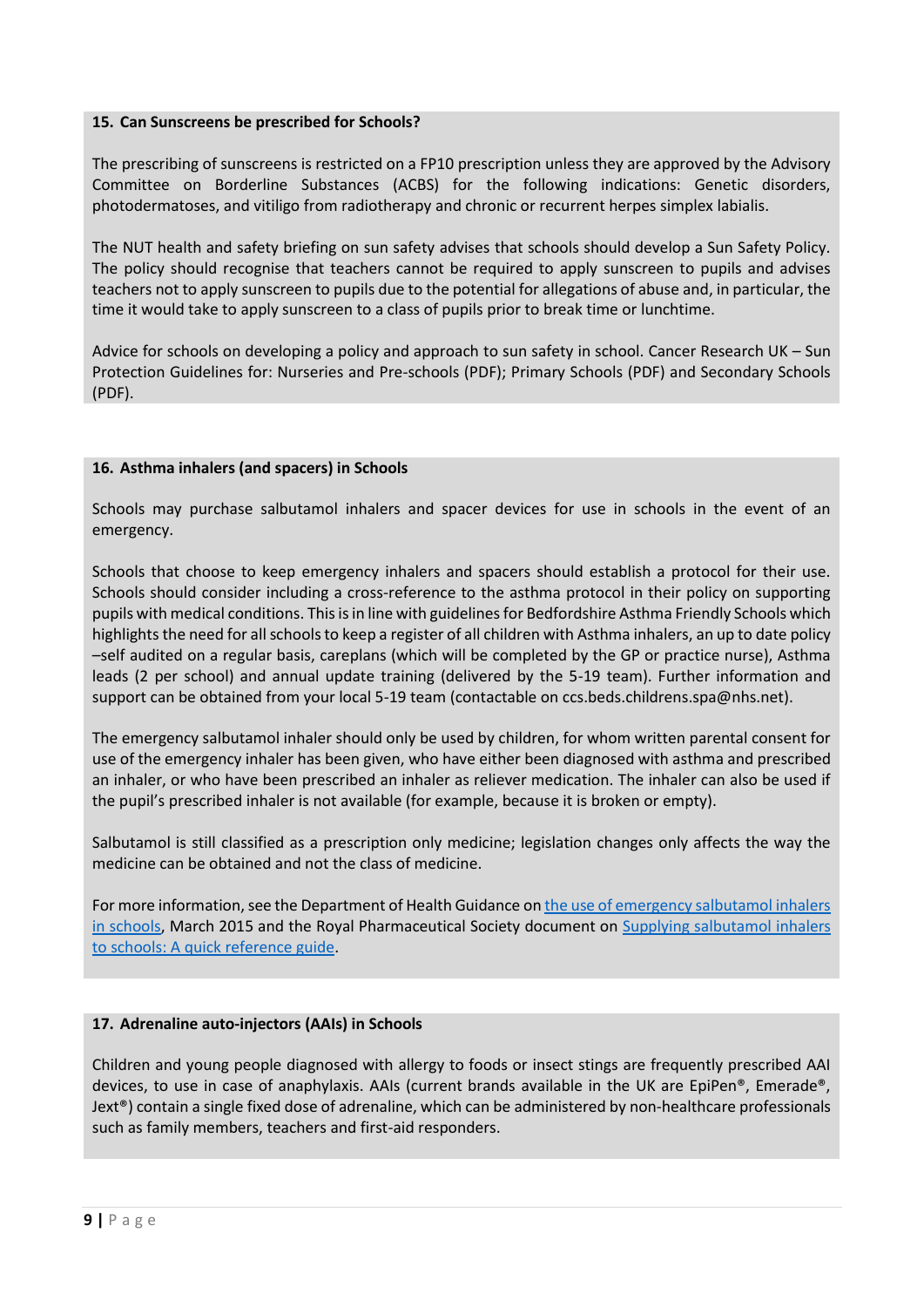Children at risk of anaphylaxis should have their prescribed Adrenaline auto-injectors (AAIs) at school for use in an emergency. The MHRA recommends that those prescribed AAIs should carry TWO devices at all times, as some people can require more than one dose of adrenaline and the AAI device can be used wrongly or occasionally misfire.

Depending on their level of understanding and competence, **children and particularly teenagers should carry their AAI(s) on their person at all times or they should be quickly and easily accessible at all times.** If the AAI(s) are not carried by the pupil, then they should be kept in a central place in a box marked clearly with the pupil's name but NOT locked in a cupboard or an office where access is restricted.

While it is not uncommon for schools (often primary schools) to request a pupil's AAI(s) are left in school, where this occurs, the pupil must still have access to an AAI when travelling to and from school. Therefore even in situations where the AAI is not carried by the pupil at school, it may be advisable that the AAI is left by a parent/carer on arrival at school and collected on leaving to ensure it is available to and from school.

# **Spare Adrenaline auto-injectors (AAIs) in School**

From October 2017 the Human Medicines (Amendment) Regulations 2017 have allowed all schools to buy adrenaline auto-injector (AAI) devices without a prescription, from emergency use in children who are at risk of anaphylaxis but their own device is not available or not working (e.g. because it is broken or out of date).

The school's spare AAI should only be used on pupils known to be at risk of anaphylaxis, for whom both medical authorisation and written parental consent for use of the spare AAI has been provided. This includes children at risk of anaphylaxis who have been provided with a medical plan confirming this, but who have not been prescribed AAI. In such cases, specific consent for use of the spare AAI from both a healthcare professional and parent/carer must be obtained. Such a plan is available from the [British Society for Allergy](https://www.bsaci.org/about/pag-allergy-action-plans-for-children)  [and Clinical Immunology \(BSACI\).](https://www.bsaci.org/about/pag-allergy-action-plans-for-children)

## **Any spare AAI(s) held by a school should be considered a spare / back-up device and not a replacement for a pupil's own AAI(s), if one is prescribed.**

This change applies to all primary and secondary schools (including independent schools) in the UK. Schools are not required to hold AAI(s) – this is a discretionary change enabling schools to do this if they wish. Those facilities choosing to hold a spare AAI(s) should establish a policy or protocol for their use. The protocol could be incorporated into the wider medical conditions policy required by Supporting Pupils. An effective protocol should include the following – on which this guidance provides advice:

- arrangements for the supply, storage, care, and disposal of spare AAI(s) in line with Supporting Pupils
- a register of pupils who have been prescribed an AAI(s) (or where a doctor has provided a written plan recommending AAI(s) to be used in the event of anaphylaxis).
- written consent from the pupil's parent/legal guardian for use of the spare AAI(s), as part of a pupil's individual healthcare plan.
- ensuring that any spare AAI is used only in pupils where both medical authorisation and written parental consent have been provided.
- appropriate support and training for staff in the use of the AAI in line with the schools wider policy on supporting pupils with medical conditions.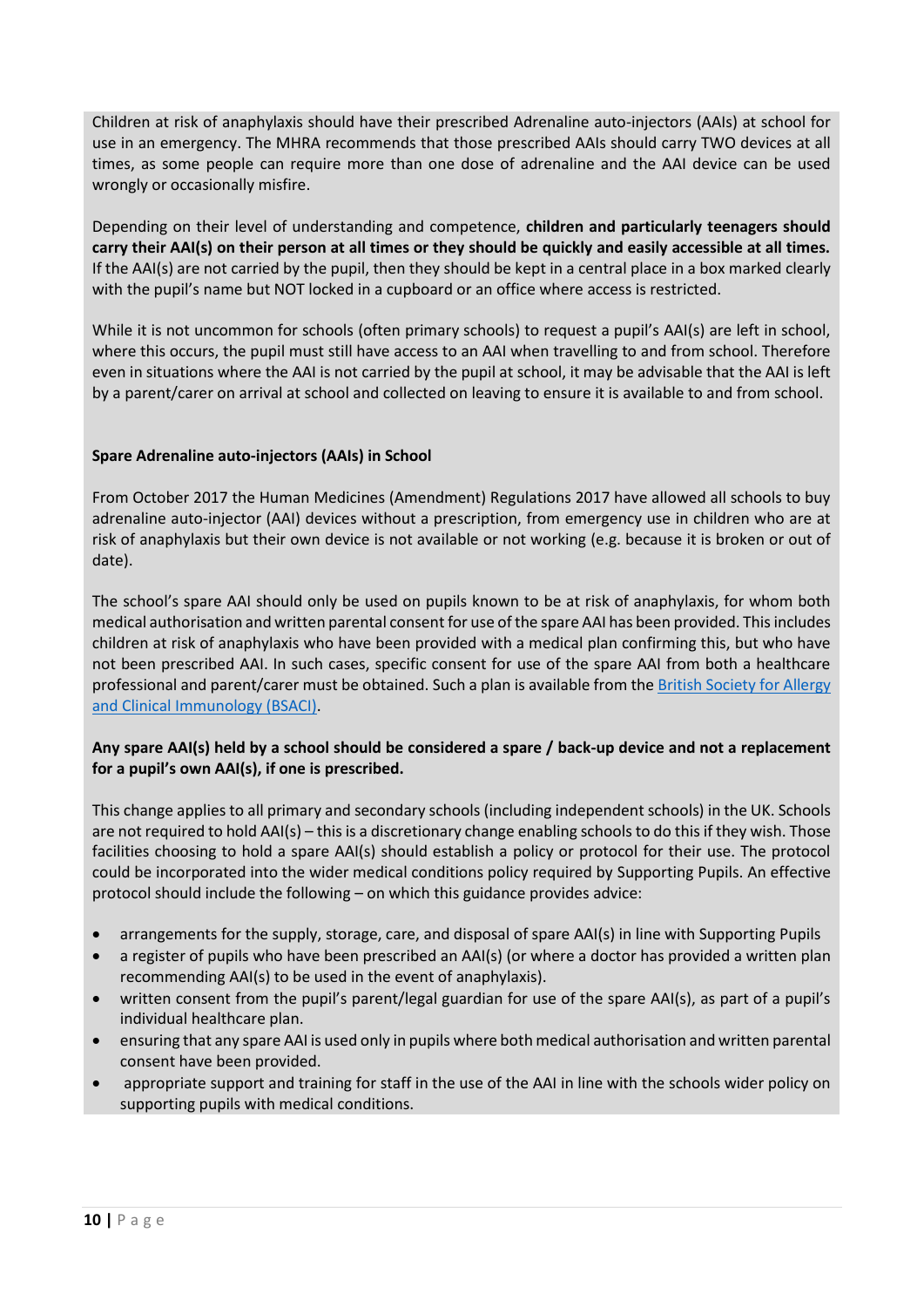keeping a record of use of any AAI(s), as required by Supporting Pupils and informing parents or carers that their pupil has been administered an AAI and whether this was the school's spare AAI or the pupil's own device

Schools can purchase AAIs from a pharmaceutical supplier, such as a local pharmacy, without a prescription, provided the general advice relating to these transactions are observed. A supplier will need a request signed by the principal or head teacher (ideally on appropriate headed paper) stating, the name of the school for which the product is required; the purpose for which that product is required, and the total quantity required. Template letter are available at: [www.sparepensinschools.uk.](http://www.sparepensinschools.uk/) Please note that pharmacies are not required to provide AAIs free of charge to schools: the school must pay for them as a retail item.

AAIs are still classified as prescription only medicines; legislation changes only affects the way the medicine can be obtained and not the class of medicine.

For more information, see the Department of Health Guidance on the use of adrenaline auto-injectors in [schools, September 2017](https://assets.publishing.service.gov.uk/government/uploads/system/uploads/attachment_data/file/645476/Adrenaline_auto_injectors_in_schools.pdf) and Royal Pharmaceutical Society document on *[Supply of spare adrenaline auto](https://www.rpharms.com/resources/quick-reference-guides/supply-of-spare-adrenaline-auto-injectors-aais)[injectors \(AAIs\) to schools](https://www.rpharms.com/resources/quick-reference-guides/supply-of-spare-adrenaline-auto-injectors-aais)*.

## **Who to contact for further information if further questions:**

To speak to your local Bedfordshire School Nurse, contact the:

 Bedfordshire Community Health Services' 0-19 team Tel: 01525 631150 [Ccs.beds.childrens.spa@nhs.net](mailto:Ccs.beds.childrens.spa@nhs.net) <http://www.cambscommunityservices.nhs.uk/bedfordshire/school-nursing>

Bedfordshire Clinical Commissioning Group (BCCG)

 BBCG Medicines Optimisation Team Tel: 01525 624275 [bedccg.bedsmeds@nhs.net](mailto:bedccg.bedsmeds@nhs.net)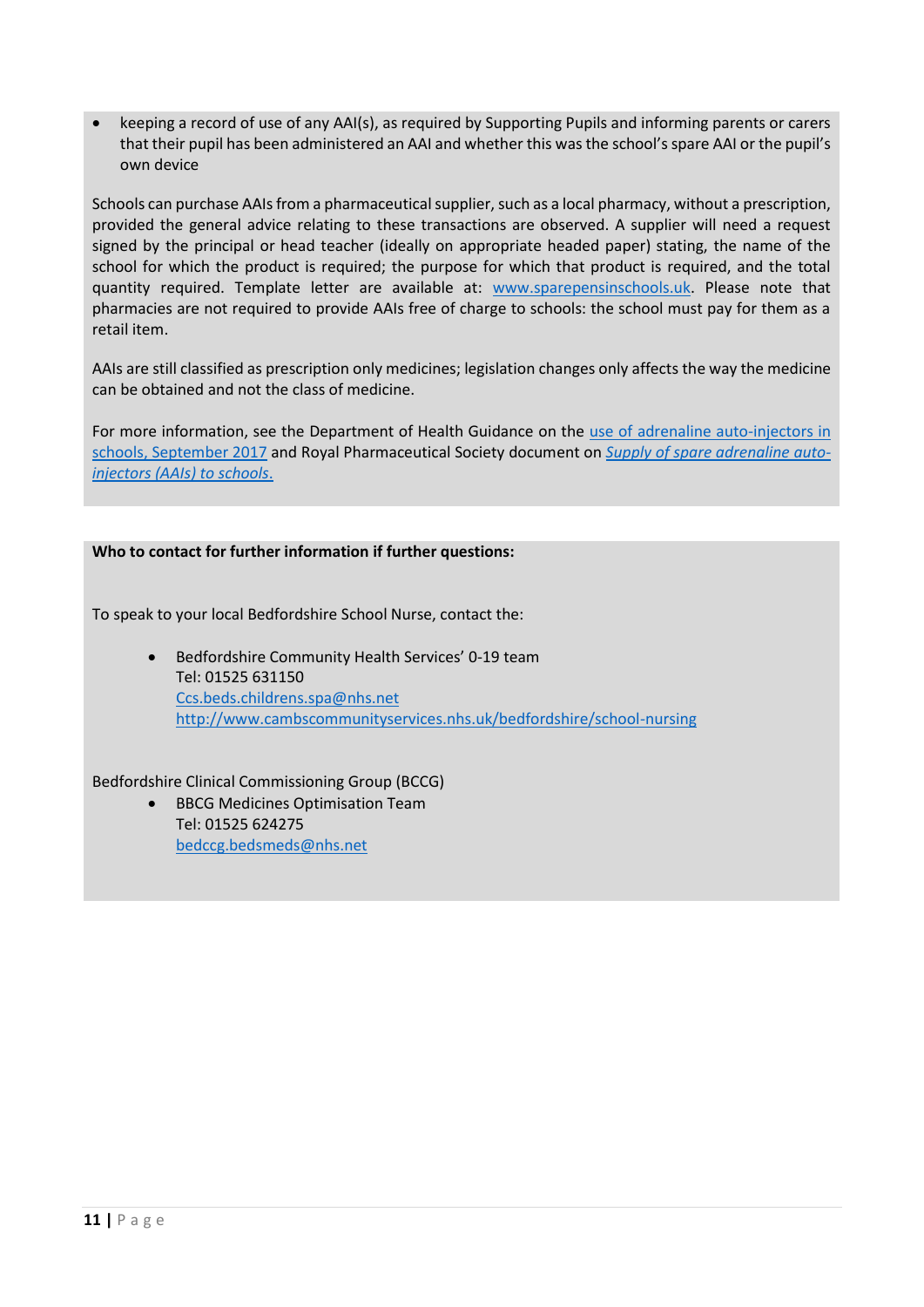### **References**

- 1. Department for Education (2017) statutory framework for the early years foundation stage: Setting the standards for learning, development and care for children from birth to five [https://www.gov.uk/government/uploads/system/uploads/attachment\\_data/file/596629/EYFS\\_STATUTORY\\_FRA](https://www.gov.uk/government/uploads/system/uploads/attachment_data/file/596629/EYFS_STATUTORY_FRAMEWORK_2017.pdf) [MEWORK\\_2017.pdf](https://www.gov.uk/government/uploads/system/uploads/attachment_data/file/596629/EYFS_STATUTORY_FRAMEWORK_2017.pdf)
- 2. Department for Education (2015) Supporting pupils at school with medical conditions statutory guidance for governing bodies of maintained schools and proprietors of academies in England. [https://www.gov.uk/government/uploads/system/uploads/attachment\\_data/file/484418/supporting-pupils-at](https://www.gov.uk/government/uploads/system/uploads/attachment_data/file/484418/supporting-pupils-at-school-with-medical-conditions.pdf)[school-with-medical-conditions.pdf](https://www.gov.uk/government/uploads/system/uploads/attachment_data/file/484418/supporting-pupils-at-school-with-medical-conditions.pdf)
- 3. NHS England (2018) Conditions for which over the counter items should not routinely be prescribed in primary care: A consultation on guidance for CCG <https://www.england.nhs.uk/wp-content/uploads/2018/03/otc-guidance-for-ccgs.pdf>
- 4. British Medical Association Prescribing non-prescription (over the counter) medication in nurseries and schools. [https://www.bma.org.uk/advice/employment/gp-practices/quality-first/manage](https://www.bma.org.uk/advice/employment/gp-practices/quality-first/manage-inappropriateworkload/prescribing-non-prescription-medication.aspx)[inappropriateworkload/prescribing-non-prescription-medication.aspx](https://www.bma.org.uk/advice/employment/gp-practices/quality-first/manage-inappropriateworkload/prescribing-non-prescription-medication.aspx)
- 5. PrescQIPP. Bulletin 226. Administration of medicines in schools and early years (Aug 18). <https://www.prescqipp.info/media/3584/b226-medicines-in-schools-20.pdf>
- 6. NHS Choices. Who can write a prescription? <https://www.nhs.uk/chq/Pages/1629.aspx?CategoryID=68>
- 7. National Union of Teachers. Health and Safety Briefing: Administration of Medicines, 2016. <https://www.teachers.org.uk/help-and-advice/health-and-safety/a/>
- 8. National Union of Teachers. Sun Safety Briefing. [https://www.teachers.org.uk/help-and-advice/health-and](https://www.teachers.org.uk/help-and-advice/health-and-safety/s/sun-safety)[safety/s/sun-safety](https://www.teachers.org.uk/help-and-advice/health-and-safety/s/sun-safety)
- 9. Royal Pharmaceutical Society (2014) Supplying salbutamol inhalers to schools: A quick reference guide. <https://www.rpharms.com/resources/quick-reference-guides/supply-of-salbutamol-inhalers-to-schools>
- 10. Department of Health (2015) Guidance on the use of emergency salbutamol inhalers in schools. https://www.gov.uk/government/uploads/system/uploads/attachment\_data/file/416468/emergency\_inhalers\_in [schools.pdf](https://www.gov.uk/government/uploads/system/uploads/attachment_data/file/416468/emergency_inhalers_in_schools.pdf)
- 11. Department of Health (2017) Guidance on the use of adrenaline auto-injectors in schools. [https://www.gov.uk/government/uploads/system/uploads/attachment\\_data/file/645476/Adrenaline\\_auto\\_inject](https://www.gov.uk/government/uploads/system/uploads/attachment_data/file/645476/Adrenaline_auto_injectors_in_schools.pdf) [ors\\_in\\_schools.pdf](https://www.gov.uk/government/uploads/system/uploads/attachment_data/file/645476/Adrenaline_auto_injectors_in_schools.pdf)
- 12. Royal Pharmaceutical Society (2017) Supply of spare adrenaline auto-injectors (AAIs) to schools: Quick reference guide <https://www.rpharms.com/resources/quick-reference-guides/supply-of-spare-adrenaline-auto-injectors-aais>

- 13. NICE Clinical Knowledge Summaries (CKS). Analgesia mild-to-moderate pain (last updated: September 2015) <https://cks.nice.org.uk/chickenpox>
- 14. NICE Clinical Knowledge Summaries (CKS). Chicken Pox (last updated: August 2018) <https://cks.nice.org.uk/analgesia-mild-to-moderate-pain>

| <b>Version</b>       | 1.3                                                                                                                                                                        |
|----------------------|----------------------------------------------------------------------------------------------------------------------------------------------------------------------------|
| Developed by         | Senior Locality Pharmaceutical Lead, BCCG Medicines Optimisation Team; Bedford Borough<br>Council; Central Bedfordshire Council; Bedfordshire Community Services NHS Trust |
| <b>Date Ratified</b> | <b>March 2019 (BCCG Medicines Prescribing Committee)</b>                                                                                                                   |
| <b>Review Date</b>   | <b>March 2021</b>                                                                                                                                                          |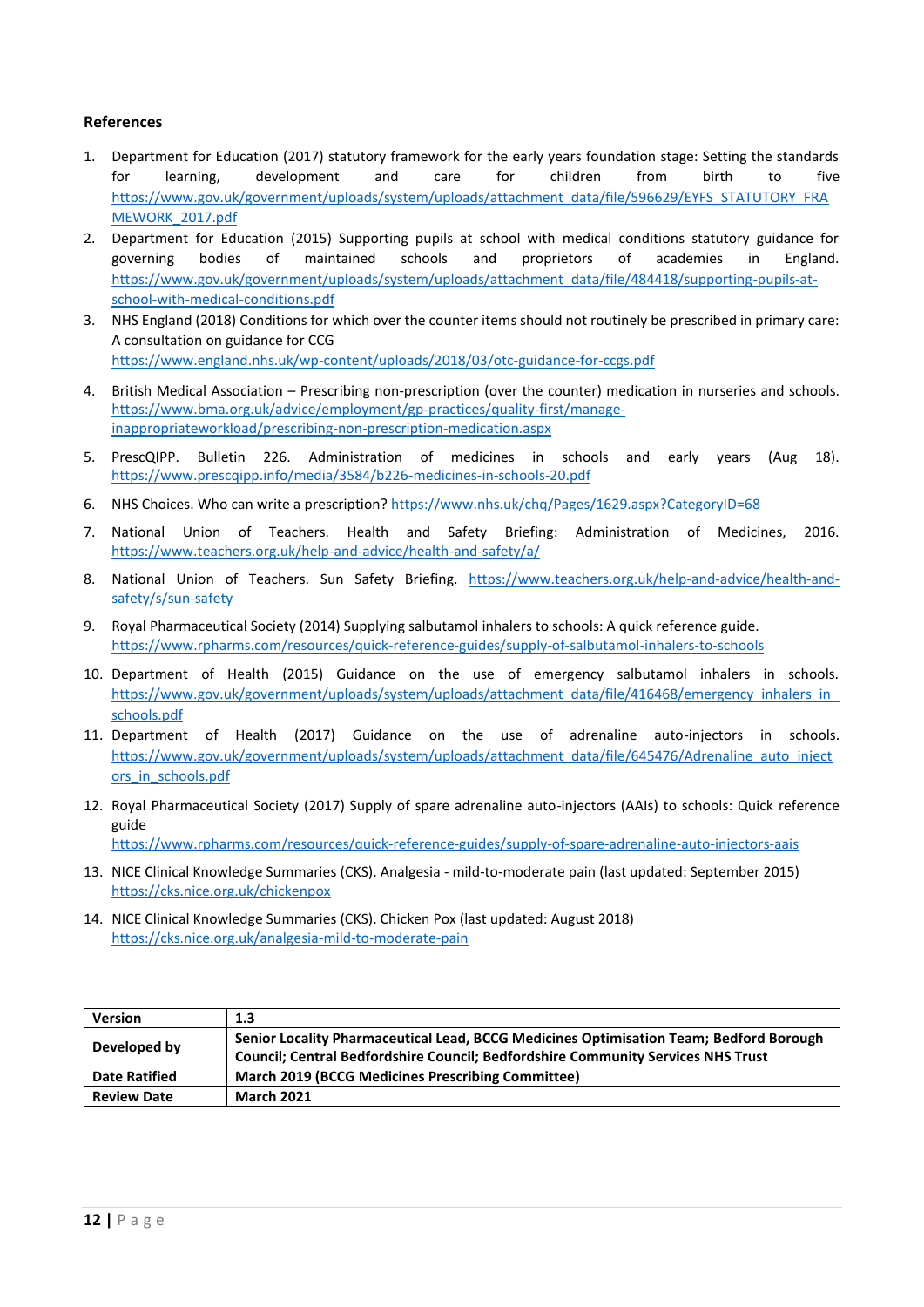## **Appendix A: Suggested alternative non-prescription (OTC) Medication that May Not need to be given during school hours**

Below is a list of non-prescription (OTC) medications are commonly requested to be administered during school hours, with non-prescription (OTC) medications that may be suitable alternatives and would not need to be given in school hours. The list below is a suggestion only and it may not always be appropriate to switch to one of the medication below due to product license, clinical effectiveness, allergy, patients other medical conditions (e.g. ibuprofen and patients with asthma) or interaction with other purchased or prescribed medication.

Community pharmacists can advise on available the most appropriate non-prescription (OTC) medications for a child's conditions. Parents/carers should always check with a Community Pharmacist to ensure the alternative medication is appropriate for the child.

| <b>Medication</b>                                          | <b>Normal Frequency</b>                                         | Action/Indication                                                 | <b>Alternative</b>                            | Rationale                                                                                                                                                                                                                                                                                                             |
|------------------------------------------------------------|-----------------------------------------------------------------|-------------------------------------------------------------------|-----------------------------------------------|-----------------------------------------------------------------------------------------------------------------------------------------------------------------------------------------------------------------------------------------------------------------------------------------------------------------------|
| Chlorpheniramine<br>(Piriton <sup>®</sup> ) tablets/liquid | Up to four time a<br>day                                        | Antihistamine – for<br>allergy (e.g. hay<br>fever, allergic rash) | Cetirizine or<br>loratadine<br>tablets/liquid | Cetirizine & loratadine can be given ONCE or TWICE a day.<br>Chlorpheniramine causes drowsiness which may affect a child during<br>the school day. Cetirizine and loratadine are non-drowsy anti-<br>histamines.                                                                                                      |
| <b>Chloramphenicol 0.5%</b><br>eye drops                   | Every 2 hours for<br>the first 48 hours,<br>then 4 times a day. | Antibacterial -<br>Bacterial<br>conjunctivitis                    | Chloramphenicol 1%<br>eye ointment            | The effect of chloramphenicol 1% ointment last longer than the<br>chloramphenicol drops and only needs to be given 3 to 4 times a day.<br>It can be given in the morning before school; immediately after and at<br>bedtime. It is available from pharmacies without a prescription for<br>children over 2 years old. |
| Ibuprofen (Nurofen <sup>®</sup> )<br>tablets/liquid        | Every 6 to 8 hours,<br>up to a maximum<br>of four doses a day   | Painkiller - Mild to<br>moderate pain                             | No alternative                                | Ibuprofen has a duration of action of approximately 8 hours therefore<br>its action should last throughout the school day. Ibuprofen may not be<br>suitable for patients with asthma.                                                                                                                                 |
| Paracetamol<br>tablets/liquids (Calpol®)                   | Every 4 to 6 hours,<br>up to a maximum<br>of four doses a day   | Painkiller - Mild to<br>moderate pain                             | Ibuprofen<br>tablets/liquid                   | Ibuprofen has a longer duration of action (approximately 8 hours)<br>than paracetamol (approximately 6 hours), so is more likely to last<br>through out the school day. Ibuprofen may not be suitable for<br>patients with asthma.                                                                                    |
| <b>Sodium Cromoglicate 2%</b><br>eye drops                 | Apply up to Four<br>times a say                                 | Allergy (hay fever)                                               | No alternative                                | It can be given in the morning before school; immediately after and at<br>bedtime.                                                                                                                                                                                                                                    |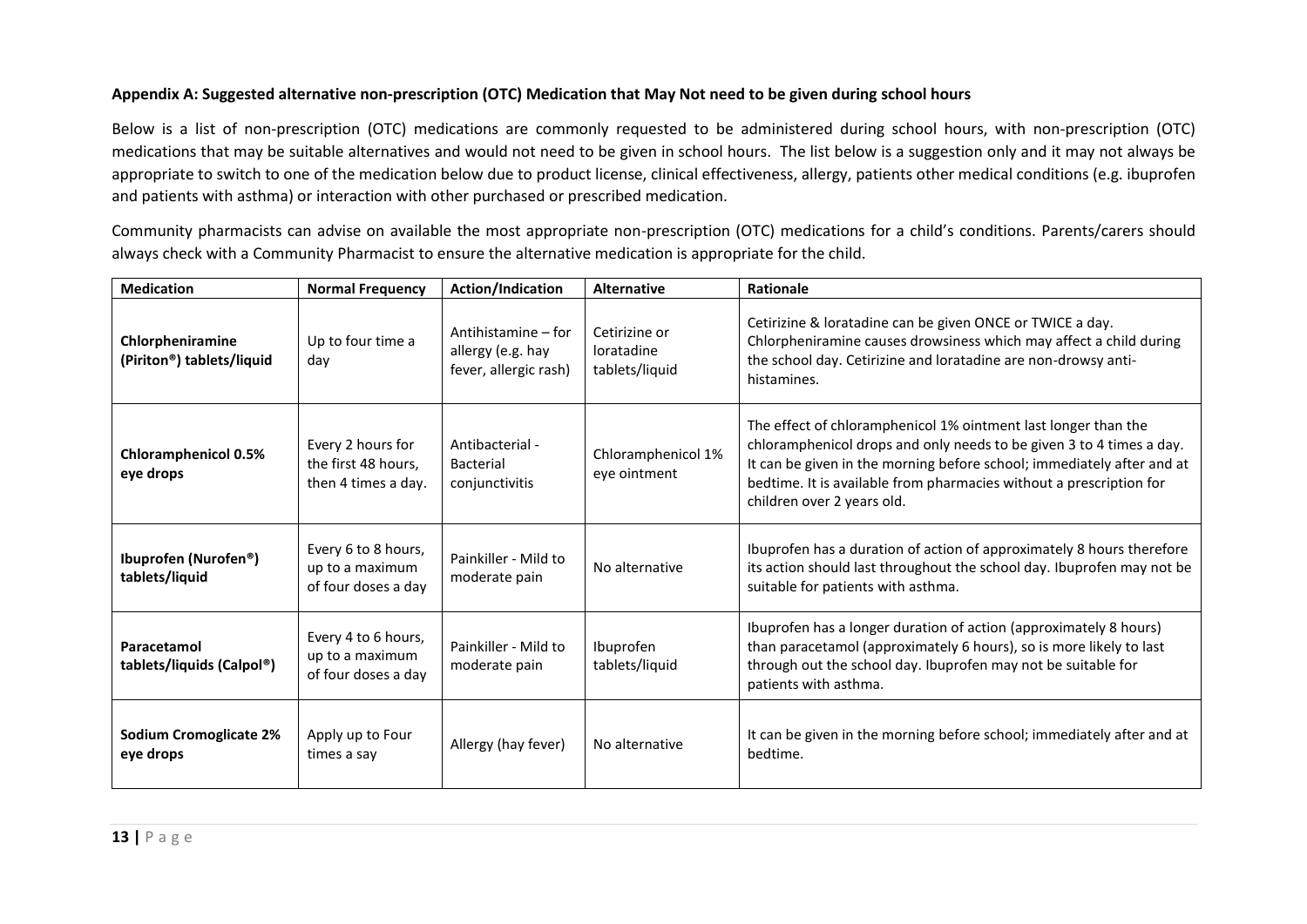**Appendix B: Expiry dates of medication within community care settings**

| Preparation                                                                                      | <b>Unopened and stored in</b><br>accordance with manufacturer's<br>guidance                                           | <b>Opened and stored in</b><br>accordance with manufacturer's<br>guidance                                                                                                                                |
|--------------------------------------------------------------------------------------------------|-----------------------------------------------------------------------------------------------------------------------|----------------------------------------------------------------------------------------------------------------------------------------------------------------------------------------------------------|
| Tablets and capsules packed in<br>manufacturer's blister strips -<br>where expiry date is intact | Manufacturer's expiry date                                                                                            | Manufacturer's expiry date                                                                                                                                                                               |
| Loose tablets and capsules in<br>medicine bottles                                                | Follow guidance in patient<br>information leaflet (PIL) or<br>maximum 12 months from date<br>on the dispensing label. | Follow guidance in patient<br>information leaflet (PIL) or<br>maximum 12 months from date<br>on the dispensing label.                                                                                    |
| Liquids - where in pharmacy<br>brown glass bottle                                                | Follow guidance in patient<br>information leaflet (PIL) or<br>maximum 12 months from date<br>on the dispensing label. | Follow guidance in patient<br>information leaflet (PIL) or<br>maximum 12 months from date<br>on the dispensing label.                                                                                    |
| Liquids - where in original<br>manufacturer's bottle                                             | Manufacturer's expiry date                                                                                            | Follow guidance in patient<br>information leaflet (PIL) or 12<br>months, whichever is sooner                                                                                                             |
| <b>Creams and ointments</b>                                                                      | Manufacturer's expiry date                                                                                            | Follow guidance in patient<br>information leaflet (PIL) or 12<br>months from opening, whichever<br>is sooner.                                                                                            |
| Ear drops                                                                                        | Manufacturer's expiry date                                                                                            | Follow guidance in patient<br>information leaflet (PIL)                                                                                                                                                  |
| Eye drops/ eye ointment                                                                          | Manufacturer's expiry date                                                                                            | 28 days from opening unless<br>otherwise stated                                                                                                                                                          |
| <b>Inhalers</b>                                                                                  | Manufacturer's expiry date                                                                                            | Follow guidance in patient<br>information leaflet (PIL). Inhaler<br>holders and spacers should be<br>washed weekly or according to<br>the manufacturer's instructions<br>and replaced at least annually. |
| Nutritional supplements and<br>thickeners                                                        | Manufacturer's expiry date                                                                                            | Follow guidance in patient<br>information leaflet (PIL).                                                                                                                                                 |

If there is any uncertainty about the expiry date of a product, you should contact the supplying pharmacy for advice. A copy of the PIL should be kept with the client's records.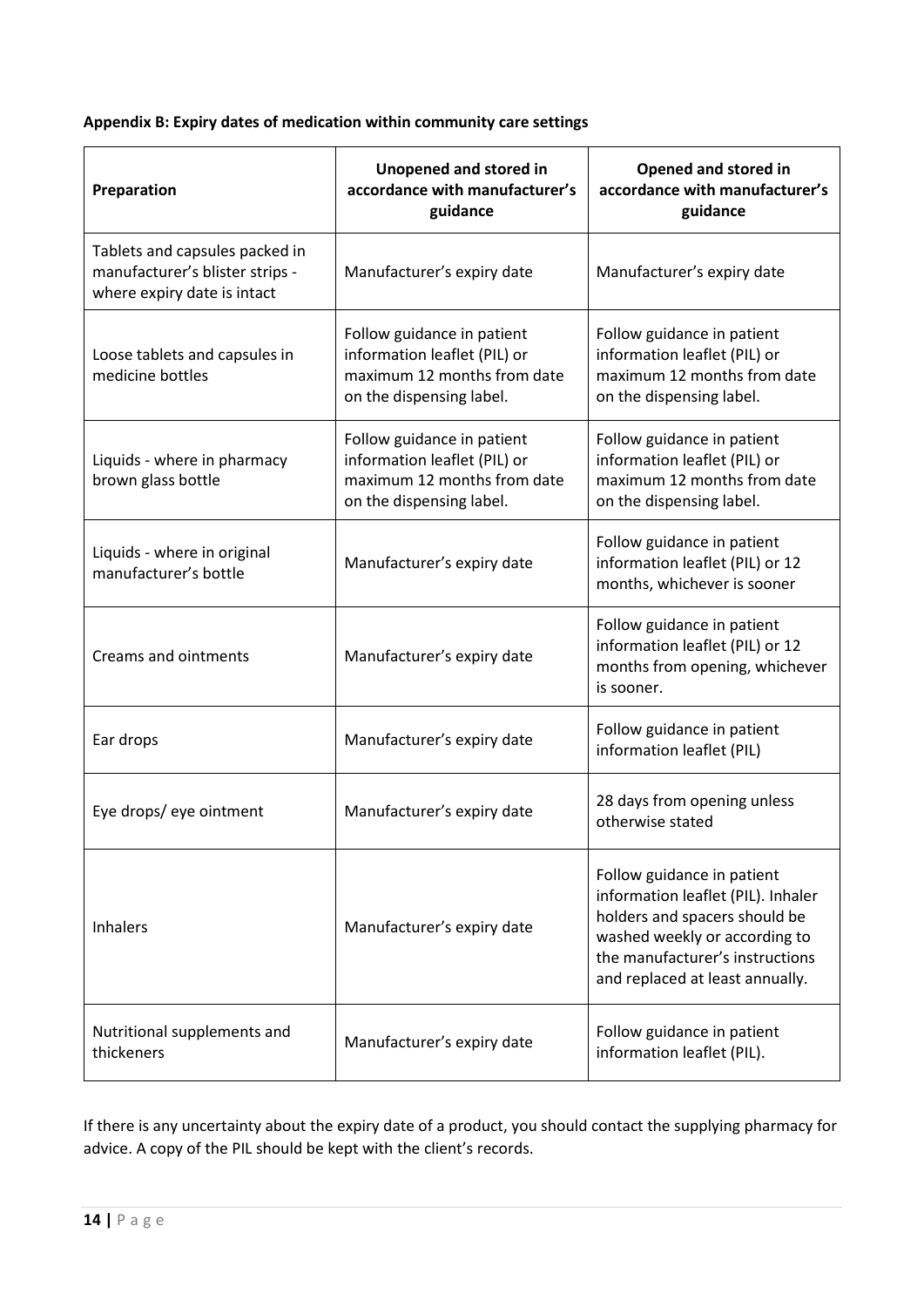# Add the name and address of the school/nursery here

# Add the name of head teacher/senior nursery staff member here

# **Appendix C: Parental/guardian consent to administer a non-prescription (over-the-counter) medicine**

- All non-prescription (over the counter) medicines must be in the original container.
- A separate form is required for **each medicine**.

| Child's name                                                                                            |  |
|---------------------------------------------------------------------------------------------------------|--|
| Child's date of birth                                                                                   |  |
| Class/form                                                                                              |  |
| <b>Name of medicine</b>                                                                                 |  |
| <b>Strength of medicine</b>                                                                             |  |
| How much (dose) to be given. For<br>example:                                                            |  |
| <b>One tablet</b>                                                                                       |  |
| One 5ml spoonful                                                                                        |  |
| At what time(s) the medication<br>should be given                                                       |  |
| <b>Reason for medication</b>                                                                            |  |
| <b>Duration of medicine</b>                                                                             |  |
| Please specify how long your child<br>needs to take the medication for                                  |  |
| Are there any possible side effects<br>that the school needs to know about?<br>If yes, please list them |  |

| Yes       |  |
|-----------|--|
| <b>No</b> |  |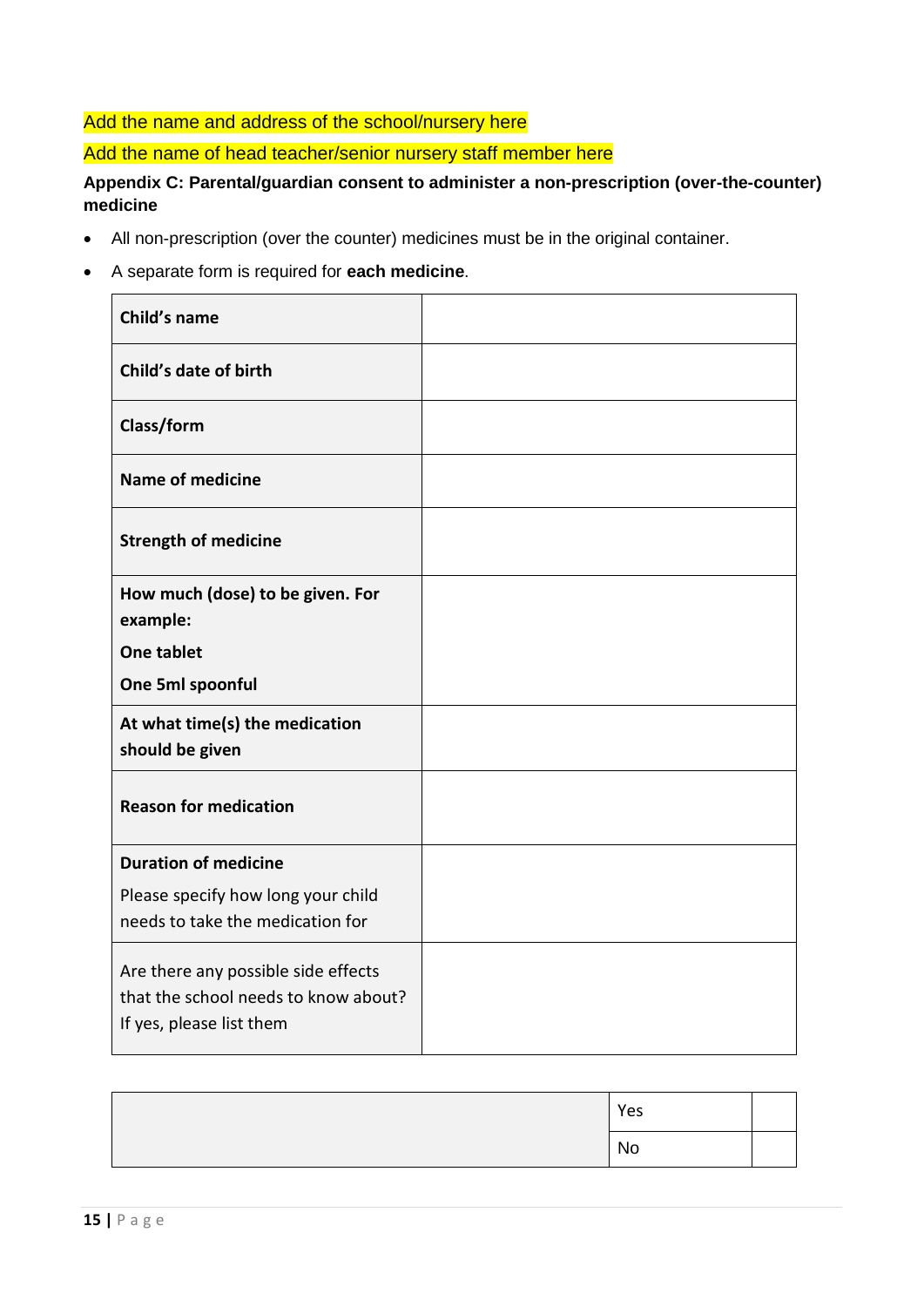| I give permission for my son/daughter to carry and administer                           |  |
|-----------------------------------------------------------------------------------------|--|
| their own medication in accordance with the agreement of the $\parallel$ Not applicable |  |
| school and medical staff.                                                               |  |

| Mobile number of parent/carer      |  |
|------------------------------------|--|
| Daytime landline for parent/carer  |  |
| Alternative emergency contact name |  |
| Alternative emergency phone no.    |  |
| Name of child's GP practice        |  |
| Phone no. of child's GP practice   |  |

- I give my permission for the Head teacher/senior nursery staff member (or his/her nominee) to administer the OTC medicine to my son/daughter during the time he/she is at school/nursery. I will inform the school/nursery immediately, in writing, if there is any change in dosage or frequency of the medication or if the medicine is no longer needed.
- I understand that it may be necessary for this medicine to be administered during educational visits and other out of school/nursery activities, as well as on the school/nursery premises.
- I confirm that the dose and frequency requested is in line with the manufacturers' instructions on the medicine.
- I confirm that my son/daughter has previously taken the medication and has had no know adverse reactions to the medication.
- I also agree that I am responsible for collecting any unused or out of date medicines and returning them to the pharmacy for disposal. If the medicine is still required, it is my responsibility to obtain new stock for the school/nursery.
- The above information is, to the best of my knowledge, accurate at the time of writing.

| Parent/carer name      |  |
|------------------------|--|
| Parent/carer signature |  |
| <b>Date</b>            |  |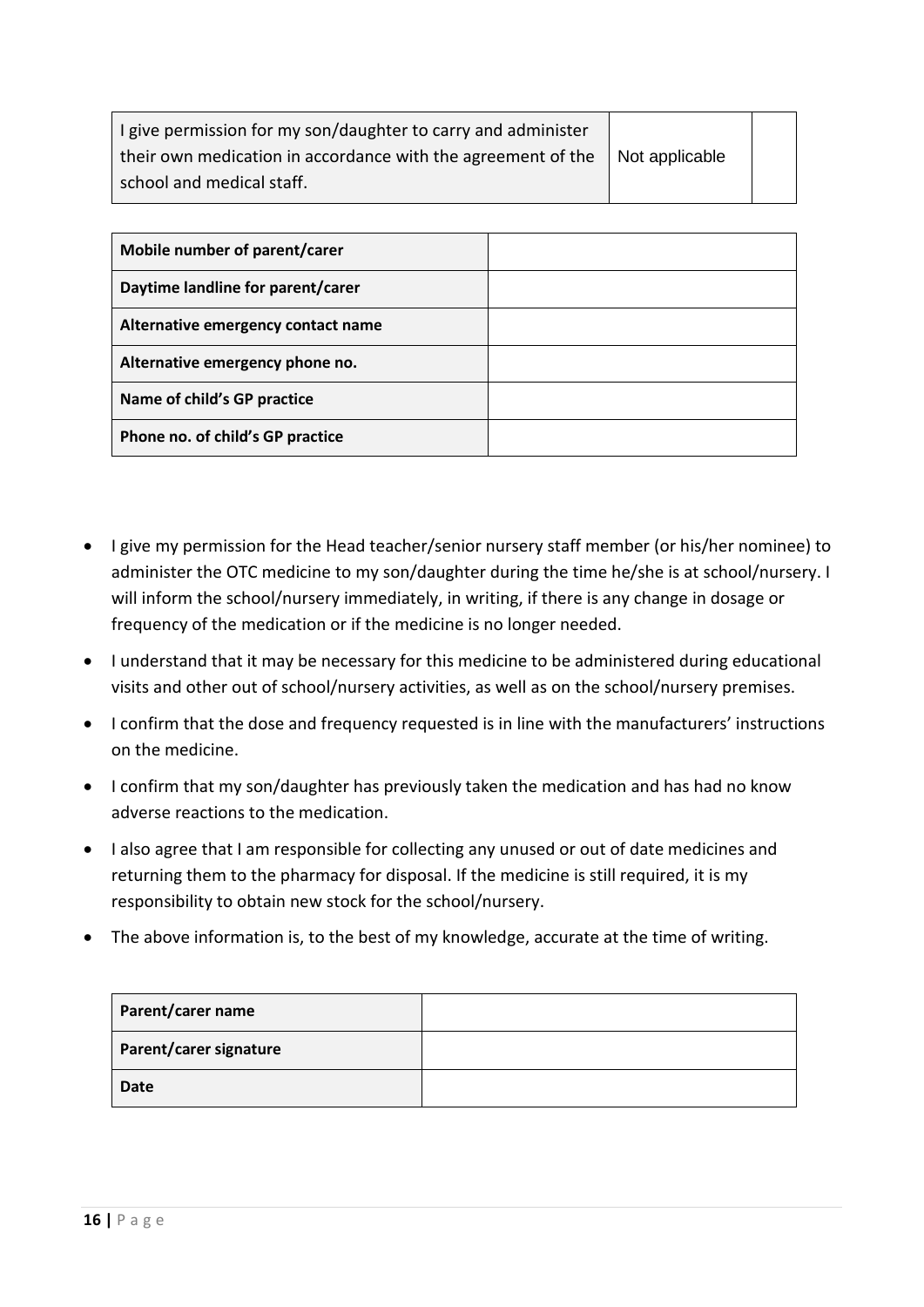Add the name and address of the school/nursery here

Add the name of head teacher/senior nursery staff member here

# **Appendix D: Parental/carer consent to administer a prescribed medicine**

- All prescribed medicines must be in the original container as dispensed by the pharmacy, with the child's name, the name of the medicine, the dose and the frequency of administration, the expiry date and the date of dispensing included on the pharmacy label.
- A separate form is required for **each medicine**.

| Child's name                                                                                            |  |
|---------------------------------------------------------------------------------------------------------|--|
| Child's date of birth                                                                                   |  |
| Class/form                                                                                              |  |
| <b>Name of medicine</b>                                                                                 |  |
| <b>Strength of medicine</b>                                                                             |  |
| How much (dose) to be given. For<br>example:                                                            |  |
| <b>One tablet</b>                                                                                       |  |
| One 5ml spoonful                                                                                        |  |
| At what time(s) the medication<br>should be given                                                       |  |
| <b>Reason for medication</b>                                                                            |  |
| <b>Duration of medicine</b>                                                                             |  |
| Please specify how long your child<br>needs to take the medication for.                                 |  |
| Are there any possible side effects<br>that the school needs to know about?<br>If yes, please list them |  |

| I give permission for my son/daughter to carry their  | Yes            |  |
|-------------------------------------------------------|----------------|--|
| own salbutamol asthma inhaler/Adrenaline auto         | No             |  |
| injector pen for anaphylaxis [delete as appropriate]. | Not applicable |  |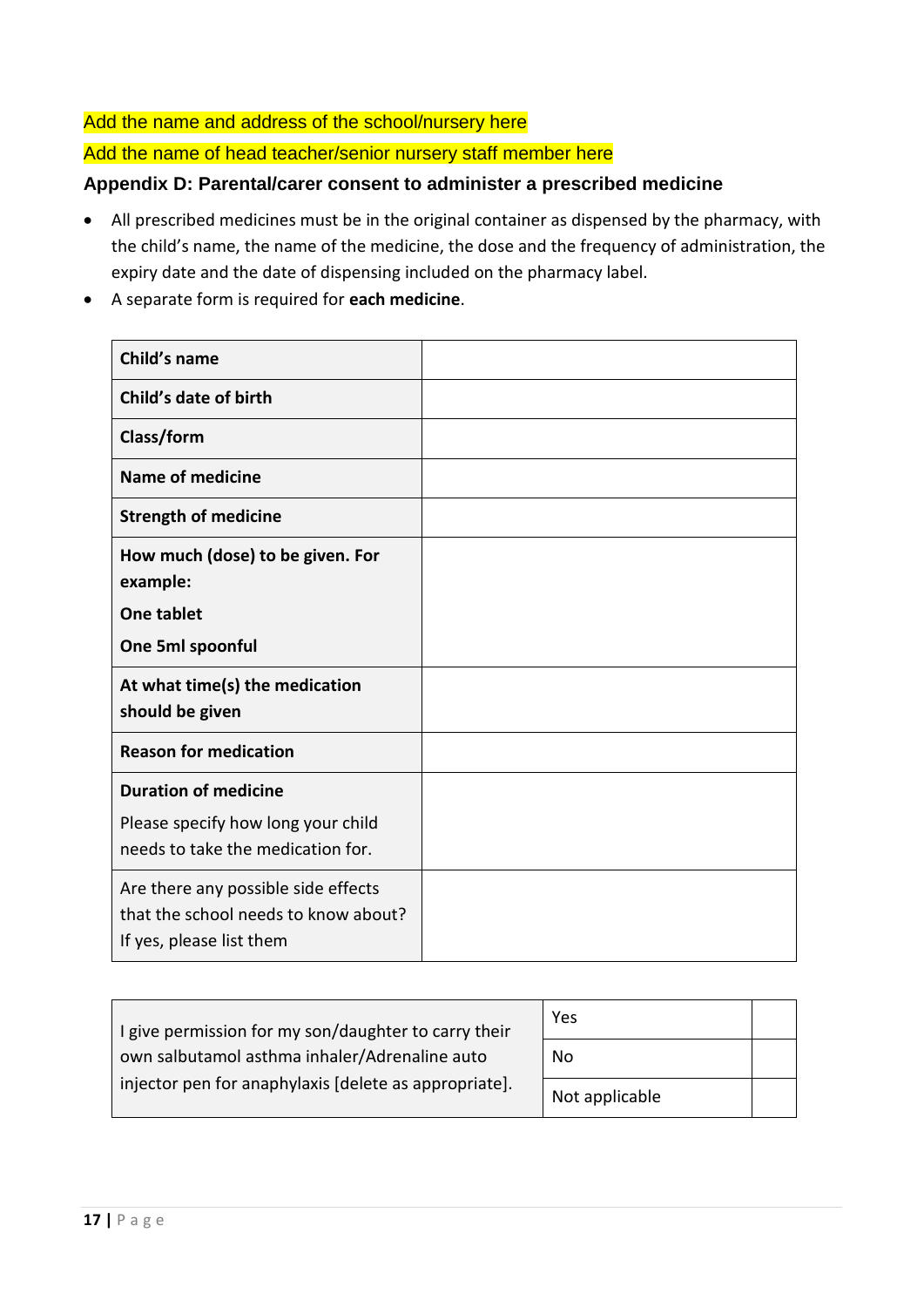| I give permission for my son/daughter to carry their                                                      | Yes            |  |
|-----------------------------------------------------------------------------------------------------------|----------------|--|
| own salbutamol asthma inhaler and use it themselves<br>in accordance with the agreement of the school and | No             |  |
| medical staff.                                                                                            | Not applicable |  |

Yes

No

Not applicable

I give permission for my son/daughter to carry and administer their own medication in accordance with the agreement of the school and medical staff.

| Mobile number of parent/carer      |  |
|------------------------------------|--|
| Daytime landline for parent/carer  |  |
| Alternative emergency contact name |  |
| Alternative emergency phone no.    |  |
| Name of child's GP practice        |  |
| Phone no. of child's GP practice   |  |

- I give my permission for the head teacher / senior nursery staff member (or his/her nominee) to administer the prescribed medicine to my son/daughter during the time he/she is at school/nursery. I will inform the school/nursery immediately, in writing, if there is any change in dosage or frequency of the medication or if the medicine is stopped.
- I understand that it may be necessary for this medicine to be administered during educational visits and other out of school/nursery activities, as well as on the school/nursery premises.
- I confirm that the dose and frequency requested is in line with the manufacturers' instructions on the medicine.
- I also agree that I am responsible for collecting any unused or out of date medicines and returning them to the pharmacy for disposal and supplying new stock to the school/nursery, if necessary.
- The above information is, to the best of my knowledge, accurate at the time of writing.

| Parent/carer name      |  |
|------------------------|--|
| Parent/carer signature |  |
| <b>Date</b>            |  |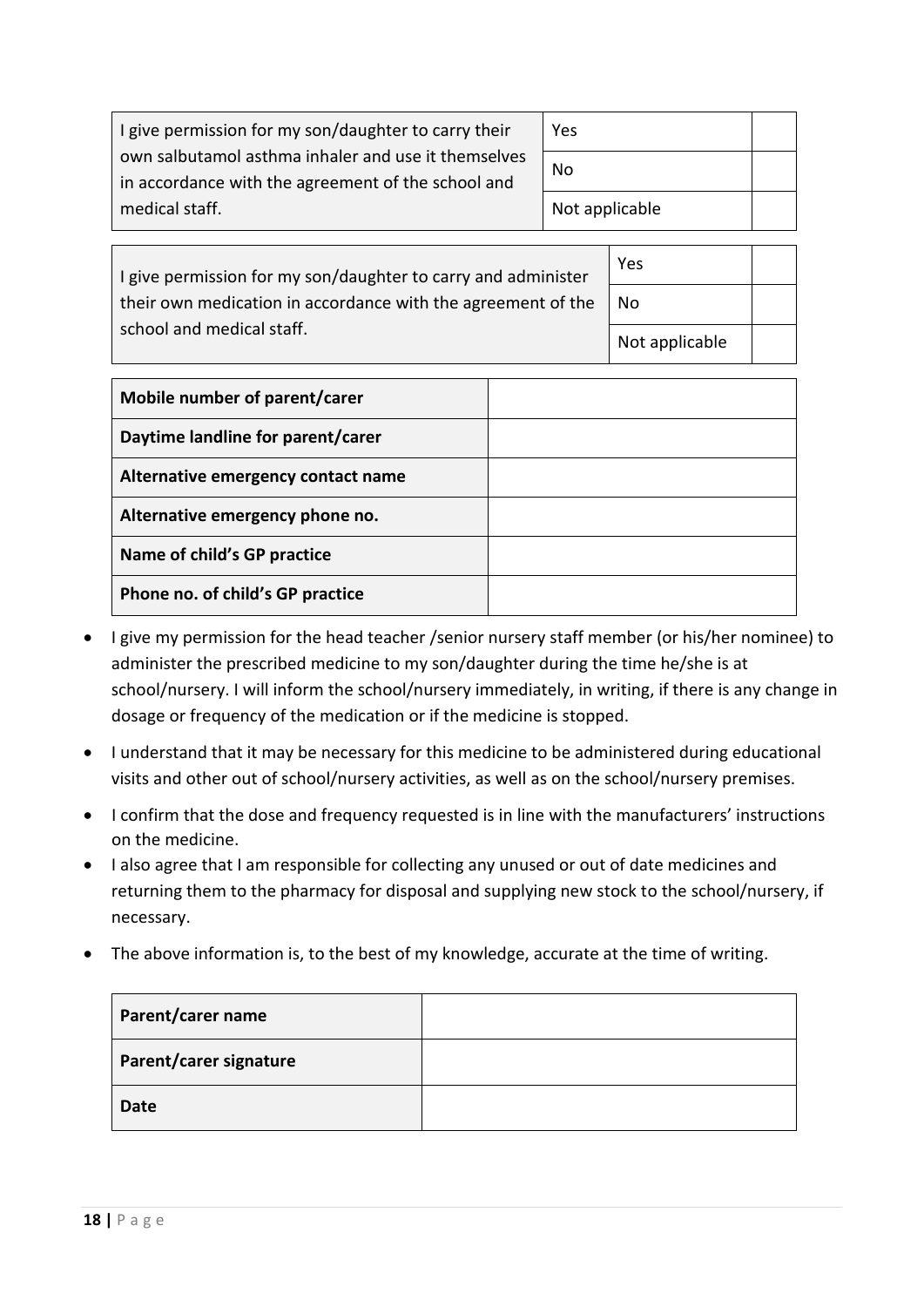# Add the name and address of the school/nursery here

Add the name of head teacher/senior nursery staff member here

# **Appendix E: Record of Medicine Administered for an Individual Child**

| Name of school/setting           |  |
|----------------------------------|--|
| Name of child                    |  |
| Date medicine provided by parent |  |
| Group/class/form                 |  |
| Quantity received                |  |
| Name and strength of medicine    |  |
| Expiry date                      |  |
| Quantity returned                |  |
| Dose and frequency of medicine   |  |

Staff signature

Signature of parent

| Date                    |  |  |
|-------------------------|--|--|
| Time given              |  |  |
| Dose given              |  |  |
| Name of member of staff |  |  |
| Staff initials          |  |  |
|                         |  |  |
| Date                    |  |  |
| Time given              |  |  |
|                         |  |  |

Dose given Name of member of staff

Staff initials

**19 |** P a g e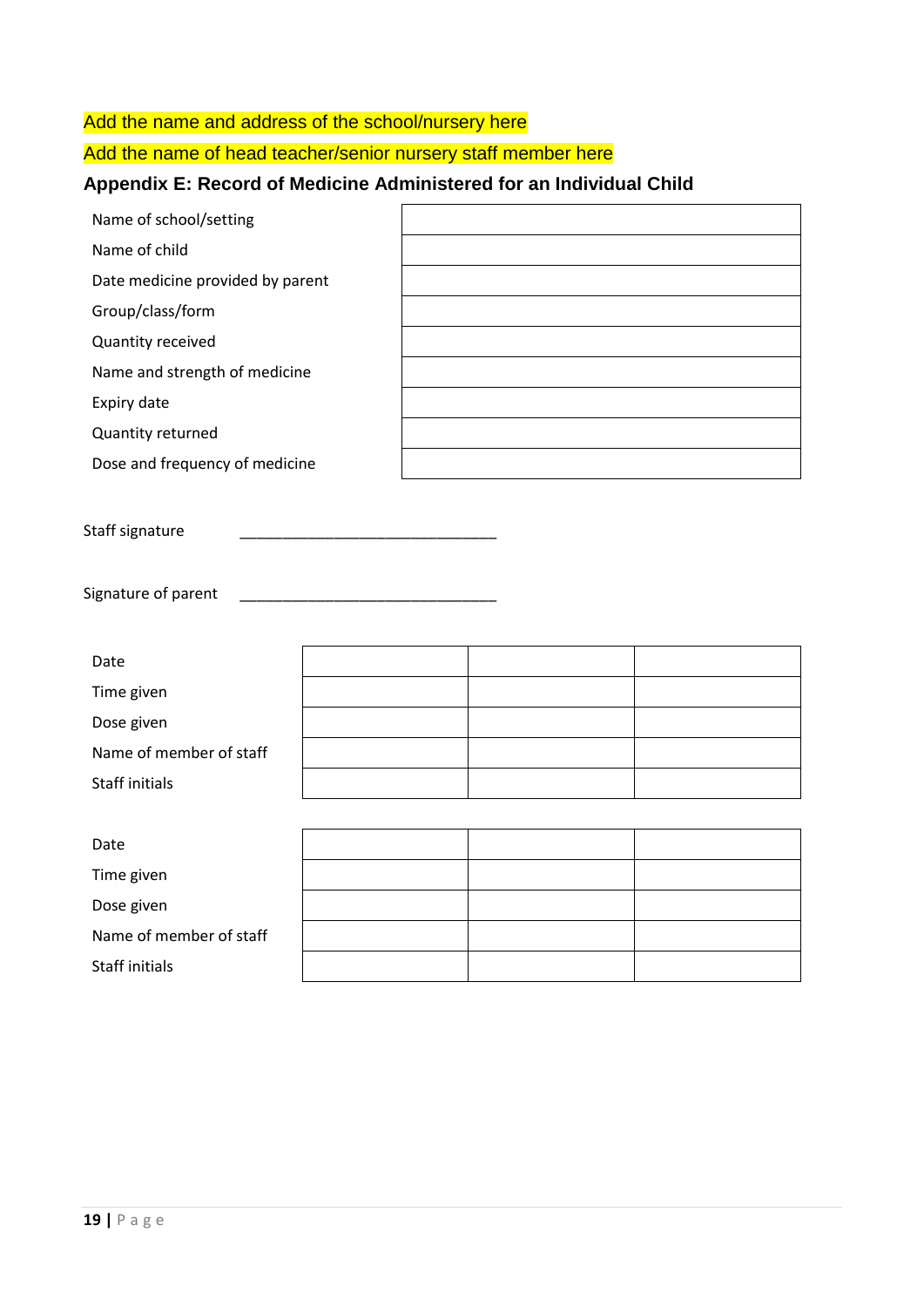# **C: Record of medicine administered to an individual child (Continued)**

| Date                    |  |  |
|-------------------------|--|--|
| Time given              |  |  |
| Dose given              |  |  |
| Name of member of staff |  |  |
| <b>Staff initials</b>   |  |  |
|                         |  |  |
| Date                    |  |  |
| Time given              |  |  |
| Dose given              |  |  |
| Name of member of staff |  |  |
| <b>Staff initials</b>   |  |  |
|                         |  |  |
| Date                    |  |  |
| Time given              |  |  |
| Dose given              |  |  |
| Name of member of staff |  |  |
| <b>Staff initials</b>   |  |  |
|                         |  |  |
| Date                    |  |  |
| Time given              |  |  |
| Dose given              |  |  |
| Name of member of staff |  |  |
| <b>Staff initials</b>   |  |  |
|                         |  |  |

| Name of school/setting     |  |
|----------------------------|--|
| Name                       |  |
| Type of training received  |  |
| Date of training completed |  |
| Training provided by       |  |
| Profession and title       |  |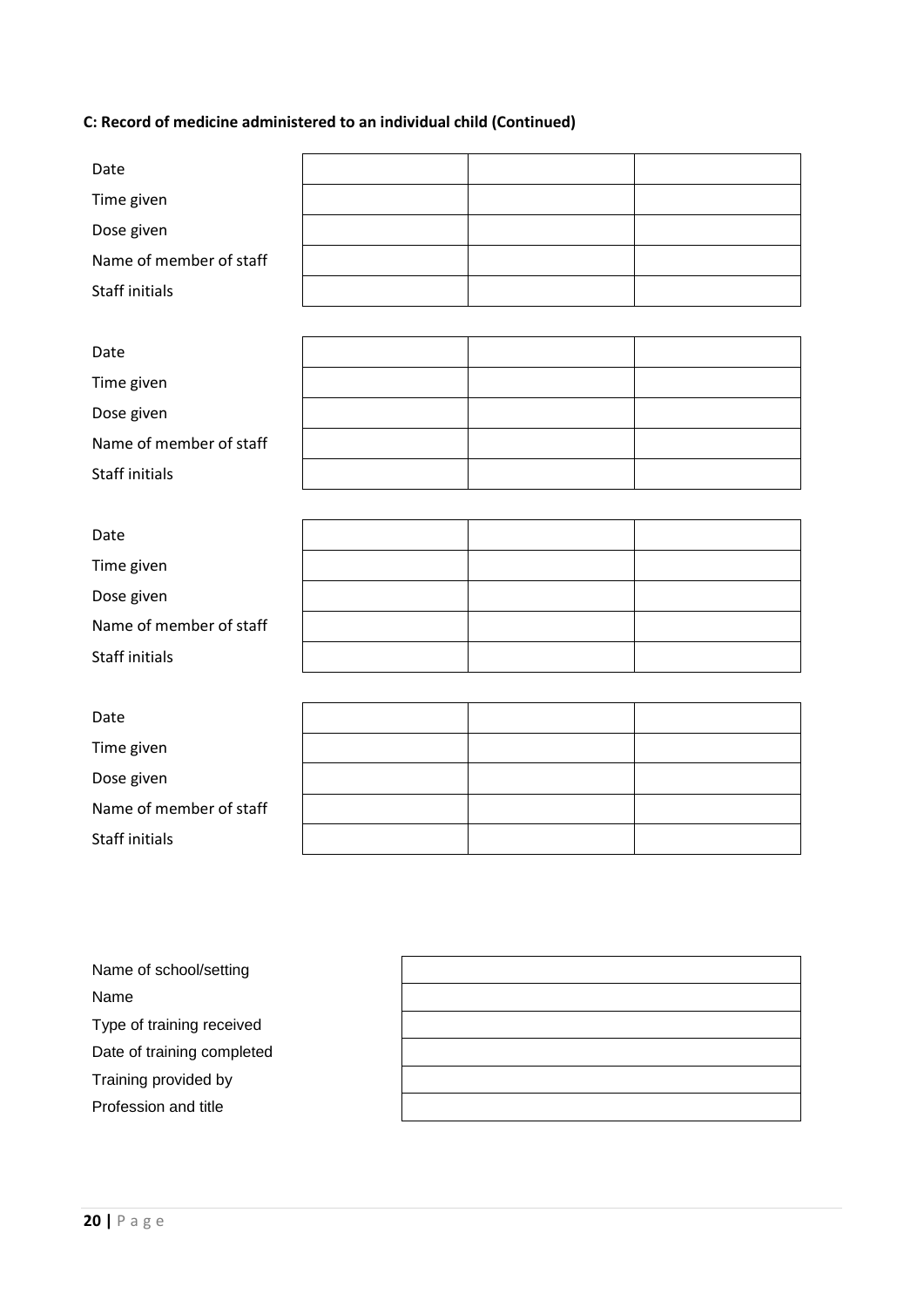Add the name and address of the school/nursery here Add the name of head teacher/senior nursery staff member here

# **Appendix F: Staff Training Record – Administration of Medicines**

I confirm that [name of member of staff] has received the training detailed above and is competent to carry out any necessary treatment. I recommend that the training is updated [name of member of staff].

Trainer's signature \_\_\_\_\_\_\_\_\_\_\_\_\_\_\_\_\_\_\_\_\_\_\_\_\_\_\_\_\_\_\_\_\_\_

Date \_\_\_\_\_\_\_\_\_\_\_\_\_\_\_\_\_\_\_

**I confirm that I have received the training detailed above.**

Staff signature

Date \_\_\_\_\_\_\_\_\_\_\_\_\_\_\_\_\_\_\_

Suggested review date